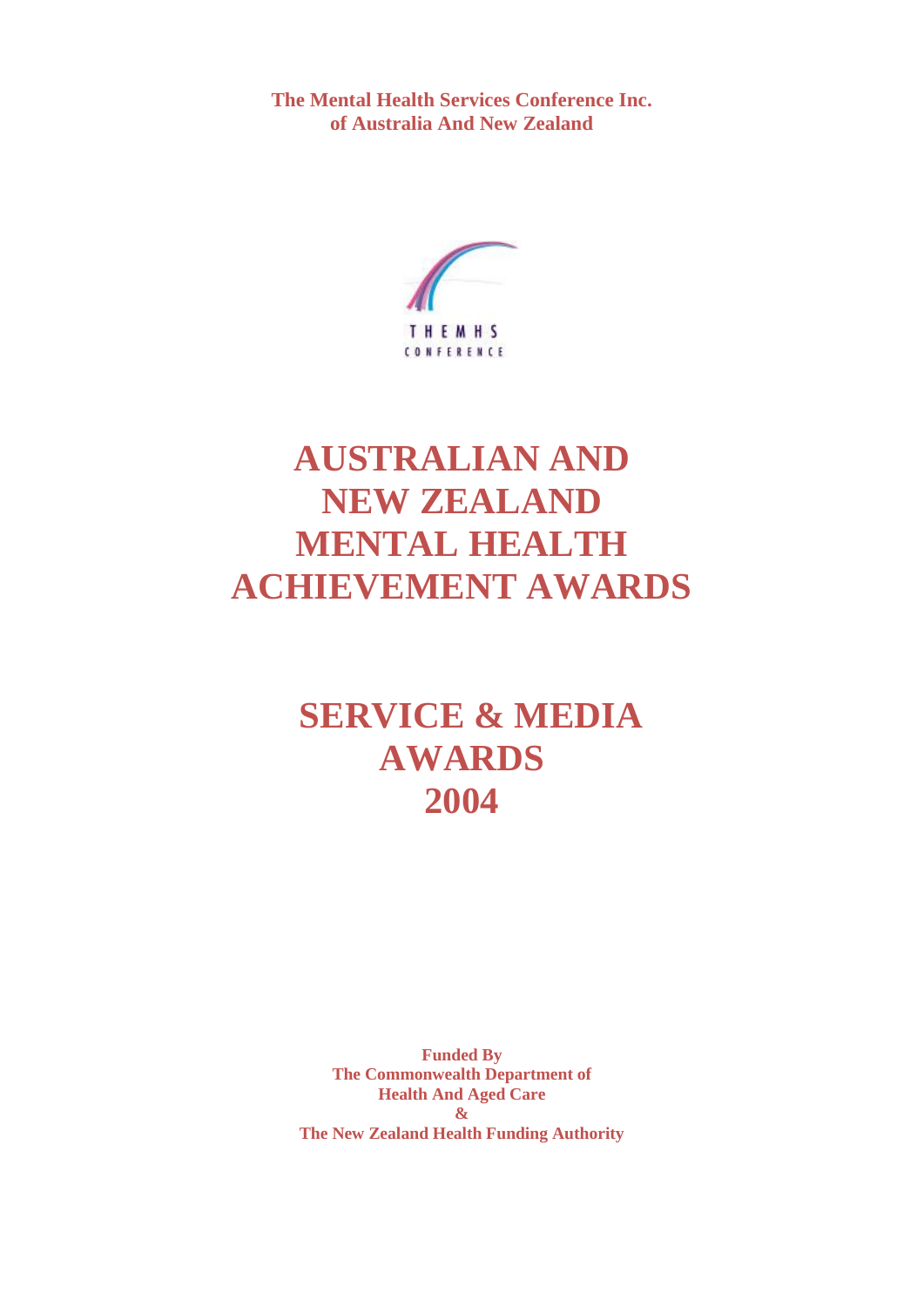# **AUSTRALIAN AND NEW ZEALAND MENTAL HEALTH SERVICE AWARDS**

# **PRESENTED BY PROFESSOR ALLAN FELS**

#### **CONTENTS**

**Page No**.

| <b>Background</b> |                                                                                                                                                                   | 4         |
|-------------------|-------------------------------------------------------------------------------------------------------------------------------------------------------------------|-----------|
| <b>CATEGORY 1</b> | <b>CONSUMER-RUN PROGRAM or SERVICE</b>                                                                                                                            |           |
| <b>Winner:</b>    | <b>Consumer Evaluation of Mental Health Services</b><br>(CEO-MHS) Project.<br><b>Illawarra Area Mental Health Services</b>                                        | 5         |
| <b>Finalist:</b>  | depressioNet.com.au – Peer to Peer support services                                                                                                               | 6         |
| <b>Finalist:</b>  | <b>The Platform Team</b><br><b>ORYGEN Youth Health</b>                                                                                                            | 7         |
| <b>CATEGORY 2</b> | <b>FAMILY/CARER-RUN PROGRAM or SERVICE</b>                                                                                                                        |           |
|                   | <b>No Finalist In This Category</b>                                                                                                                               | 8         |
| <b>CATEGORY 3</b> | <b>RECOVERY PROGRAM or SERVICE</b>                                                                                                                                |           |
| <b>Winner:</b>    | The Apollo Program - Richmond Fellowship of Victoria                                                                                                              | 8         |
| <b>Finalist:</b>  | <b>Gippsland Accommodation Rehabilitation Support Service</b><br>Inc (GARSS)                                                                                      | 9         |
| <b>CATEGORY 4</b> | <b>SPECIALIST SERVICE OR PART OF A LARGER SERVICE</b>                                                                                                             |           |
| <b>Winner:</b>    | <b>Northern Area Mental Health Service – Consumer</b><br><b>Participation in Staff Selection Strategy.</b>                                                        | <b>10</b> |
| <b>Finalists:</b> | <b>VICSERV Professional Development Program</b>                                                                                                                   | 11        |
|                   | <b>City of Port Phillip Access Arts</b>                                                                                                                           | 12        |
| <b>CATEGORY 5</b> | <b>DUAL DIAGNOSIS</b>                                                                                                                                             |           |
| <b>Finalist:</b>  | <b>Triple Care Farm</b><br><b>Mission Australia</b>                                                                                                               | 13        |
| <b>CATEGORY 6</b> | <b>INFANT, CHILD AND ADOLESCENT</b>                                                                                                                               |           |
| Winner:           | <b>Addressing Family Violence Programs (AFVP's)-</b><br>(Including the PARKAS Model & Training Package)<br><b>Royal Children's Hospital Mental Health Service</b> | 14        |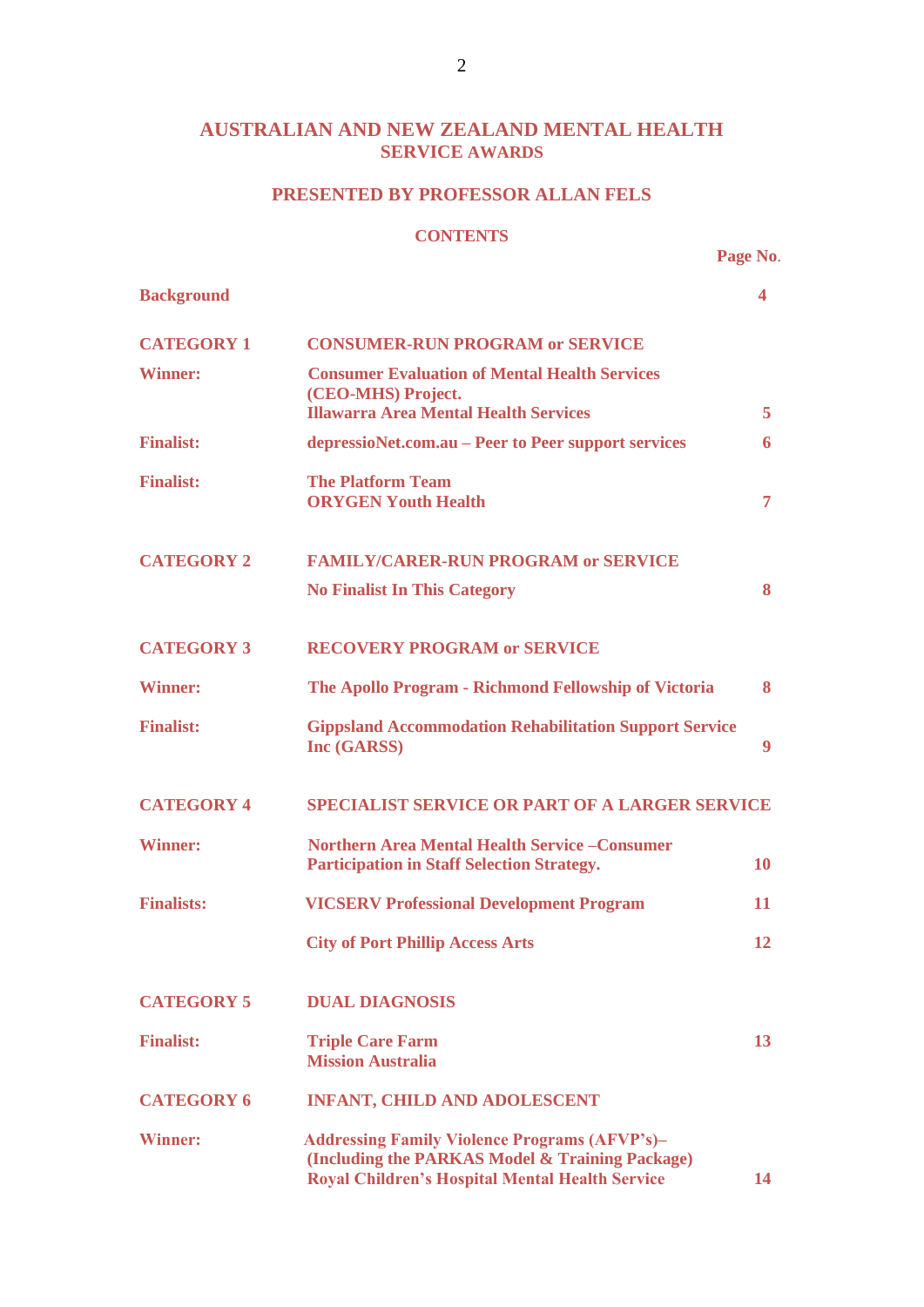|                   |                                                                       | Page No |
|-------------------|-----------------------------------------------------------------------|---------|
| <b>CATEGORY 7</b> | <b>MENTAL HEALTH PROMOTION OR MENTAL</b>                              |         |
|                   | <b>ILLNESS PREVENTION PROGRAM or PROJECT</b>                          |         |
| <b>Winner:</b>    | <b>OutaSite: Intergalactic Guide to High School, transition</b>       |         |
|                   | to high school educational CD ROM                                     |         |
|                   | <b>Central Coast Health, Children and Young Peoples</b>               |         |
|                   | <b>MentalHealthService, and Department of Education and</b>           |         |
|                   | <b>Training (DET), Central Coast District Office</b>                  | 15      |
| <b>Finalists:</b> | <b>Barwon Health Mental Health Service Flipper Card Initiative 16</b> |         |
|                   | <b>Scream on the Green</b>                                            |         |
|                   | <b>NSW Consumer Advisory Group - Mental Health</b>                    |         |
|                   | <b>Inc (NSWCAG); Marrickville Council; Marrickville</b>               |         |
|                   | <b>Youth Council</b>                                                  | 17      |
|                   |                                                                       |         |

# **AWARD FOR EXCEPTIONAL CONTRIBUTION TO MENTAL HEALTH SERVICE IN AUSTRALIA OR NEW ZEALAND**

| <b>Winner:</b><br><b>Lifeline's 24 hour Crisis Telephone Counselling Service</b> |  |
|----------------------------------------------------------------------------------|--|
|----------------------------------------------------------------------------------|--|

# **AUSTRALIAN AND NEW ZEALAND MENTAL HEALTH MEDIA AWARDS**

| <b>Background</b>    |                                                                                                            | 19        |
|----------------------|------------------------------------------------------------------------------------------------------------|-----------|
| <b>CATEGORY</b>      | <b>BROADCAST MEDIA</b>                                                                                     |           |
| <b>Winner:</b>       | <b>Natasha Mitchell</b><br><b>All in the Mind</b><br><b>ABC Radio National (and freelance)</b>             | 20        |
| <b>CATEGORY</b>      | <b>PRINT MEDIA</b>                                                                                         |           |
| <b>Joint Winner:</b> | <b>Janet Hawley</b><br><b>Dancing with Strangeness</b><br><b>Good Weekend</b>                              | <b>21</b> |
| <b>Joint Winner:</b> | <b>Steve Waldon and Julie-Anne Davies</b><br><b>Suicide: Men at Risk</b><br>The Age                        | 22        |
|                      | <b>Assessment Committee Members (Service Awards)</b><br><b>Assessment Committee Members (Media Awards)</b> | 23        |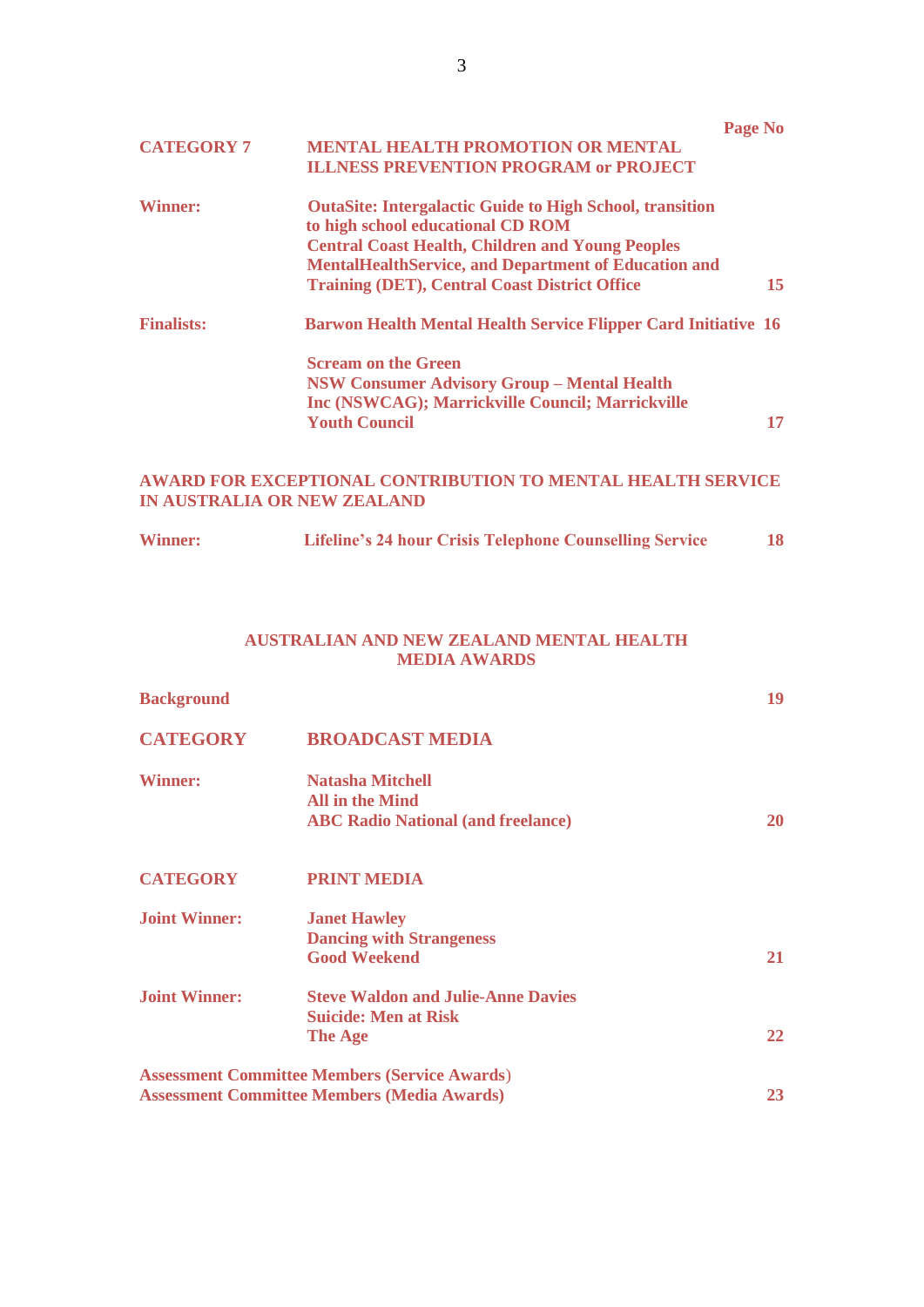#### **BACKGROUND**

The Mental Health Service Award program began in 1992. It is designed to reward and publicise services that have shown innovation and excellence. The program is not an exhaustive or fully objective measure of the best services in Australia or New Zealand, as it depends on services deciding to apply and the information they supply. We do not have the resources for systematically reviewing all services. Apart from the written material supplied, we do contact people who are likely to know if a service is genuine. Six panels, drawn from different disciplines including consumer and carer organisations assessed the applications. The panels are geographically spread around Australia and New Zealand. The Awards Committee may also score the entries, when necessary, e.g. if there is a conflict of interest.

The applications were rated on the following criteria:

- 1. Evidence that the program has made a significant contribution to the field of mental health on a local, state or national level.
- 2. Evidence that the program is doing something innovative or is maintaining high standards of service.
- 3. Evidence that the program has involved consumers in planning and management.
- 4. Verification of the program's effectiveness (quality assurance measures, utilisation review, outcome evaluations etc). Programs can sound good, but we want to know that they achieve a high quality. Provide clear qualitative and quantitative evidence. How can you demonstrate that a high quality has been achieved?
- 5. Award potential or feeling factor, as certain things come across in submissions that are hard to quantify within the above criteria.

In 2004 there were 55 applications received for the following categories:

- **1. CONSUMER-RUN PROGRAM or SERVICE**
- **2. FAMILY/CARER-RUN PROGRAM or SERVICE**
- **3. RECOVERY PROGRAM or SERVICE**
- **4. SPECIALIST SERVICE OR PART OF A LARGER SERVICE**
- **5. DUAL DIAGNOSIS**
- **6. INFANT, CHILD AND ADOLESCENT**
- **7. MENTAL HEALTH PROMOTION OR MENTAL ILLNESS PREVENTION PROGRAM or PROJECT**
- **8. EXCEPTIONAL CONTRIBUTION TO MENTAL HEALTH SERVICES IN AUSTRALIA OR NEW ZEALAND**

The money awarded and expenses were generously granted by the Australian (\$AUD50,000) and New Zealand (\$NZ10,000) Governments in recognition of the importance they give to the development of best practice services throughout the two countries. This award program contributes to publicising the good work being done in an environment where only bad news seems to appear in the media. The following pages give you the contact details for the services and a short summary of their activities. You are encouraged to contact them and to visit their services.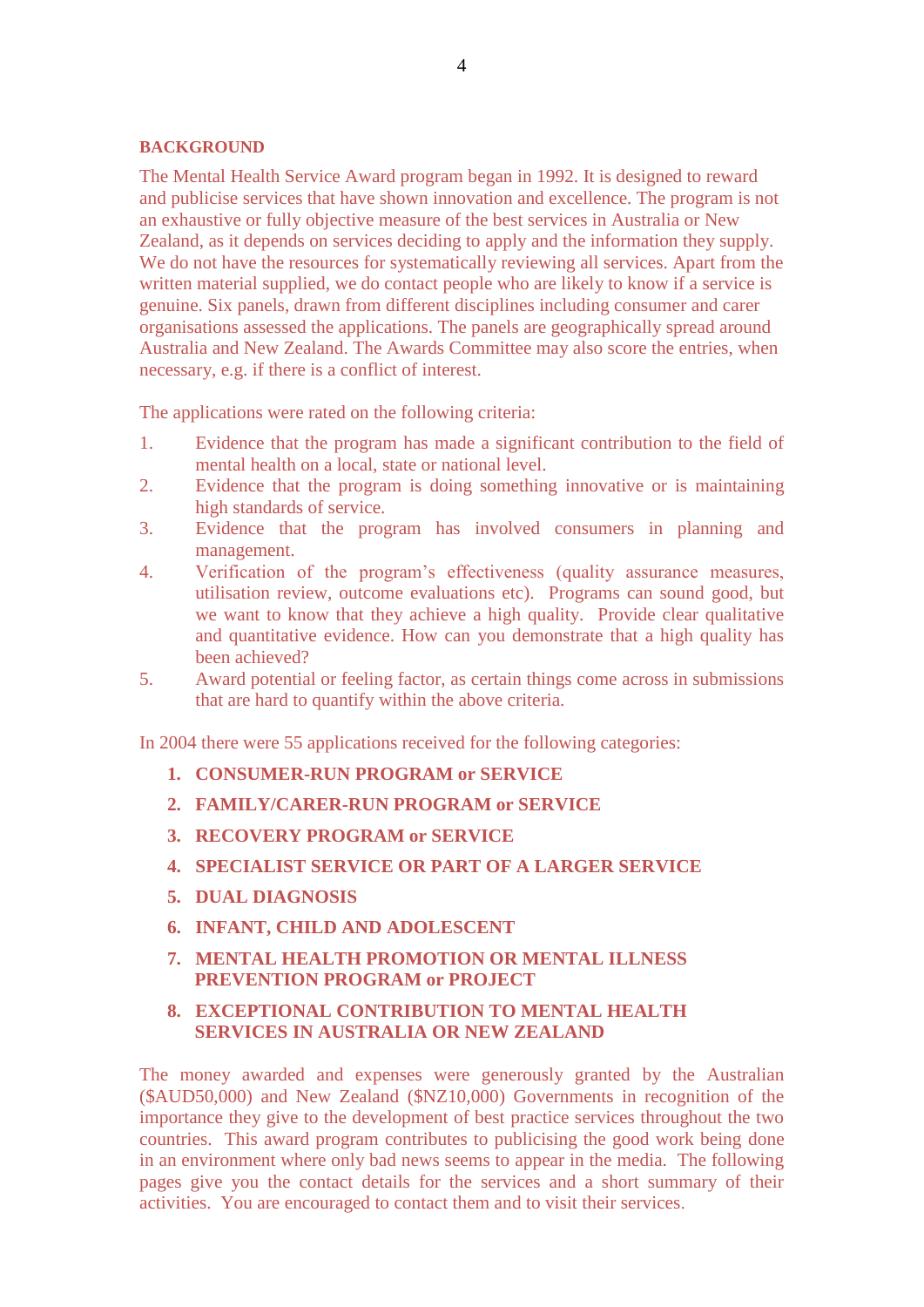# **CATEGORY 1 CONSUMER-RUN PROGRAM or SERVICE**

| <b>AWARD:</b>            | \$3,000<br><b>WINNER</b>                                                                                                          |
|--------------------------|-----------------------------------------------------------------------------------------------------------------------------------|
| <b>APPLYING PROGRAM:</b> | <b>Consumer Evaluation of Mental Health</b><br><b>Services (CEO-MHS) Project.</b>                                                 |
| <b>ORGANISATION:</b>     | <b>Illawarra Area Mental Health Services,</b><br><b>Illawarra Institute for Mental Health,</b><br><b>University of Wollongong</b> |
| <b>ADDRESS:</b>          | <b>Department of Psychology, Northfields</b><br><b>Avenue, Wollongong, 2522</b>                                                   |
| <b>CONTACT PERSON:</b>   | <b>Dr. Lindsay Oades</b><br>Tel: 0439 625 868; loades@uow.edu.au                                                                  |

#### **BACKGROUND DESCRIPTION OF ORGANISATION:**

The Illawarra Institute for Mental Health, University of Wollongong, established the Consumer Directed Research Group comprising three academics, two mental health consumers, and a representative of the Illawarra Area Health Service. The CEO-MHS program, including the specific research requirements of the ARC project not only aimed to develop an evaluation framework and questionnaire but to demonstrate genuine consumer involvement within mainstream research, ie to demonstrate that consumers are not just passive "subjects". Consumers have been involved in all aspects of the research process including (a) pre-grant planning (b) grant submission (c) project management (d) research assistant recruitment (e) data collection (f) results interpretation (f) conference presentations (g) journal publications; (h) future submissions for grant funding (i) availing consumers of the same intellectual community, support and resources open to academic and student researchers and (i) employing the consumer researchers within the University rather than in the Health Service, providing them with the autonomy to comment on the service. The initial funding proposal submitted in 1999 was not considered by the ARC and instead was passed on to the National Health and Medical Research Council because it concerned a "medical" issue. It became clear to the group that the members of the ARC panel, who were largely non-medical scientists, did not understand the significance of the project, and that the very reason that consumers' views were viewed from a medical perspective may have been disempowering. For this reason a second proposal was submitted in 2000 with the controversial title "Are crazies credible?" This proposal received unanimous support and was funded in the 2001 round. The funding issues discussed illustrate the difficulties experienced by the team in launching this project, but also demonstrates the effectiveness of partnership.

#### **BRIEF DESCRIPTION OF SERVICE OR PROJECT:**

The principal aim of the Consumer Evaluation of Mental Health Services (CEO-MHS) program has been to develop an evaluation framework and consumer-constructed questionnaire that can be used by mental health consumers, clinicians and managers to evaluate mental health services from a consumer perspective. The novel approach of this program involves training consumers as researchers so they can take a more meaningful and prominent role in the development of the framework and questionnaire. As part of the overall program, a specific research project was funded in 2001 by an Australian Research Council Strategic Partnerships with Industry in Research and Training (ARC-SPIRT). The partners to the grant included mental health consumers and academics associated with the Illawarra Institute for Mental Health (iiMH) and the Illawarra Area Health Service (IAHS). The project has made an important contribution to mental health services not only in terms of its final outcomes and outputs, including the evaluation framework and consumer-constructed questionnaire, but also through the process of active consumer involvement and partnership in the overall program as described below.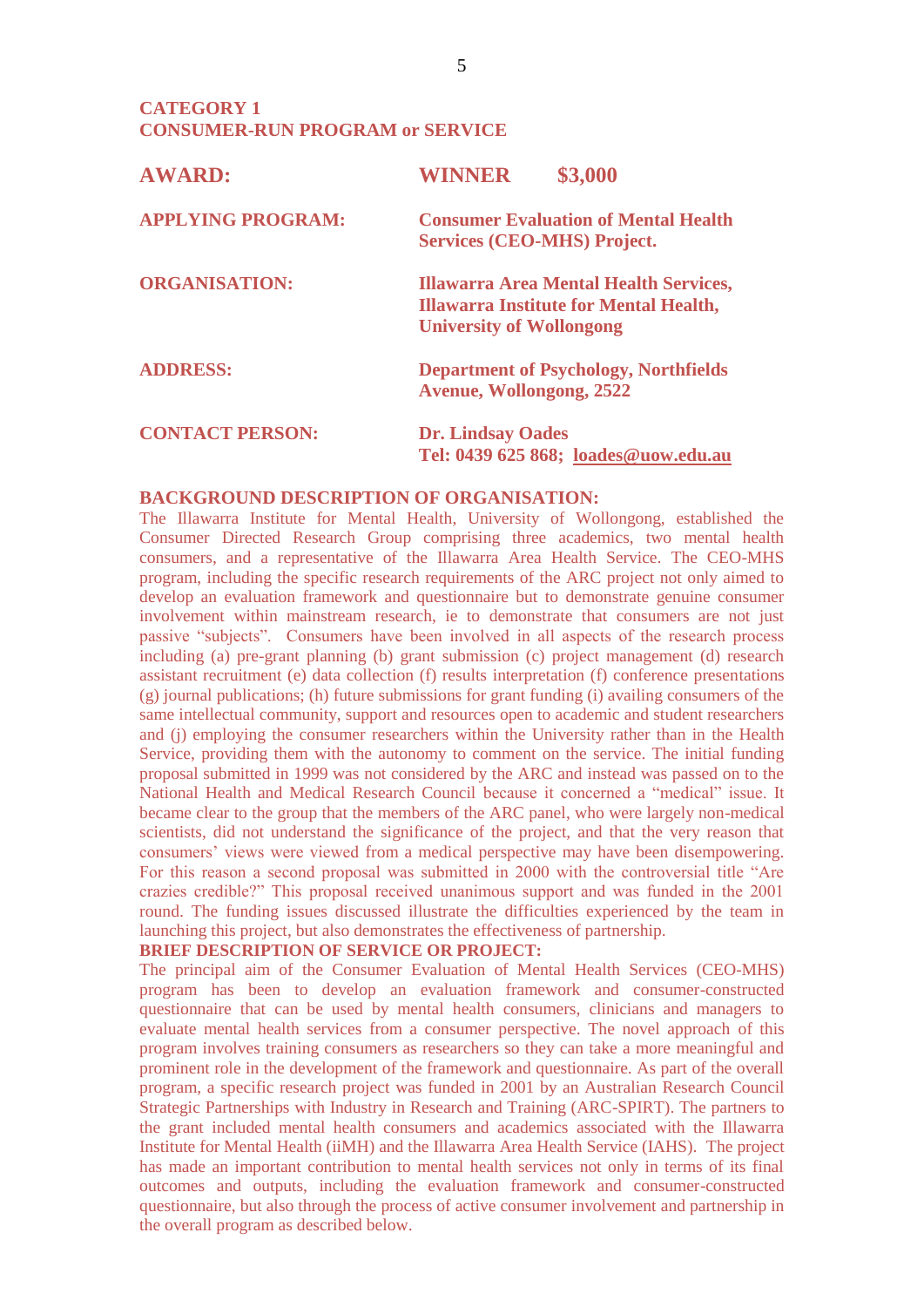# **CATEGORY 1 CONSUMER-RUN PROGRAM or SERVICE**

| <b>AWARD:</b>            | <b>FINALIST</b>                                                                                       |
|--------------------------|-------------------------------------------------------------------------------------------------------|
| <b>APPLYING PROGRAM:</b> | depressioNet.com.au – Peer to Peer Support<br><b>Services</b>                                         |
| <b>ORGANISATION:</b>     | depressioNet                                                                                          |
| <b>ADDRESS:</b>          | 3 Laura Court,<br><b>Box Hill North Victoria, 3129</b>                                                |
| <b>CONTACT PERSON:</b>   | <b>Ms Anna Shelmerdine</b><br>Tel: 03 9898 9165  Fax: 03 9898 9016<br>Email: anna@depressioNet.com.au |

# **BACKGROUND DESCRIPTION OF ORGANISATION**

depressioNet was established as a private philanthropic organisation in June 2000. With the assistance of Freehills, a new independent, non-profit organisation with DGR and ITEC status was established in June 2002 and with an inaugural board, this organisation officially took control of, and responsibility for, the depressioNet.com.au Internet site and service on 1<sup>st</sup> July2003. The Board members are: Ms Sarah Cornally Chair, Principal of Sarah Cornally; Ms Leanne Pethick, Director/CEO (Founder of depressioNet); Mr Neil Cole Lawyer, Playwright; Leonard Pethick, Secretary; Dr Rob Moodie CEO, Vic Health; Ms Barbara Wilby, Marketing Executive. **Type:** Charitable, people focused organisation. **Area Served:** Australia and New Zealand. **Budget**: DepressioNet operates to an annual budget of approximately \$300,000. **Staff Numbers:** DepressioNet has 3 full time permanent staff and 20 to 25 volunteers. **Funding Sources**: Partnerships (\$160k), Government Grants (\$45k), Donations ( \$20k), Project Specific Philanthropic Grants (\$65k). Number of active clients: Approx 15,000 visitors each week.

## **BRIEF DESCRIPTION OF THE SERVICE/PROGRAM:**

depressioNet is a charitable organisation which provides information, help and 24 hour peer based support created by and for 'people like us' – Australians from a variety of backgrounds who live with depression and related conditions. depressioNet is more than an internet site. Our comprehensive information resource compliments our resource/referral and online communications services. depressioNet helps people living with depression and related conditions to local health care professionals and a range of relevant services in their local area. depressioNet's peer to peer support services allow people with depression to provide encouragement, support and understanding to each other via online communication forums. These award winning forums (messageboard and chat facilities) allow people to understand they are not alone in their experience of depression and that with appropriate professional treatment they can be depression free or manage their symptoms and live fulfilling lives. It enables people to overcome the challenges of isolation, either due to stigma, geography or disability and reach out for the help and treatment they need.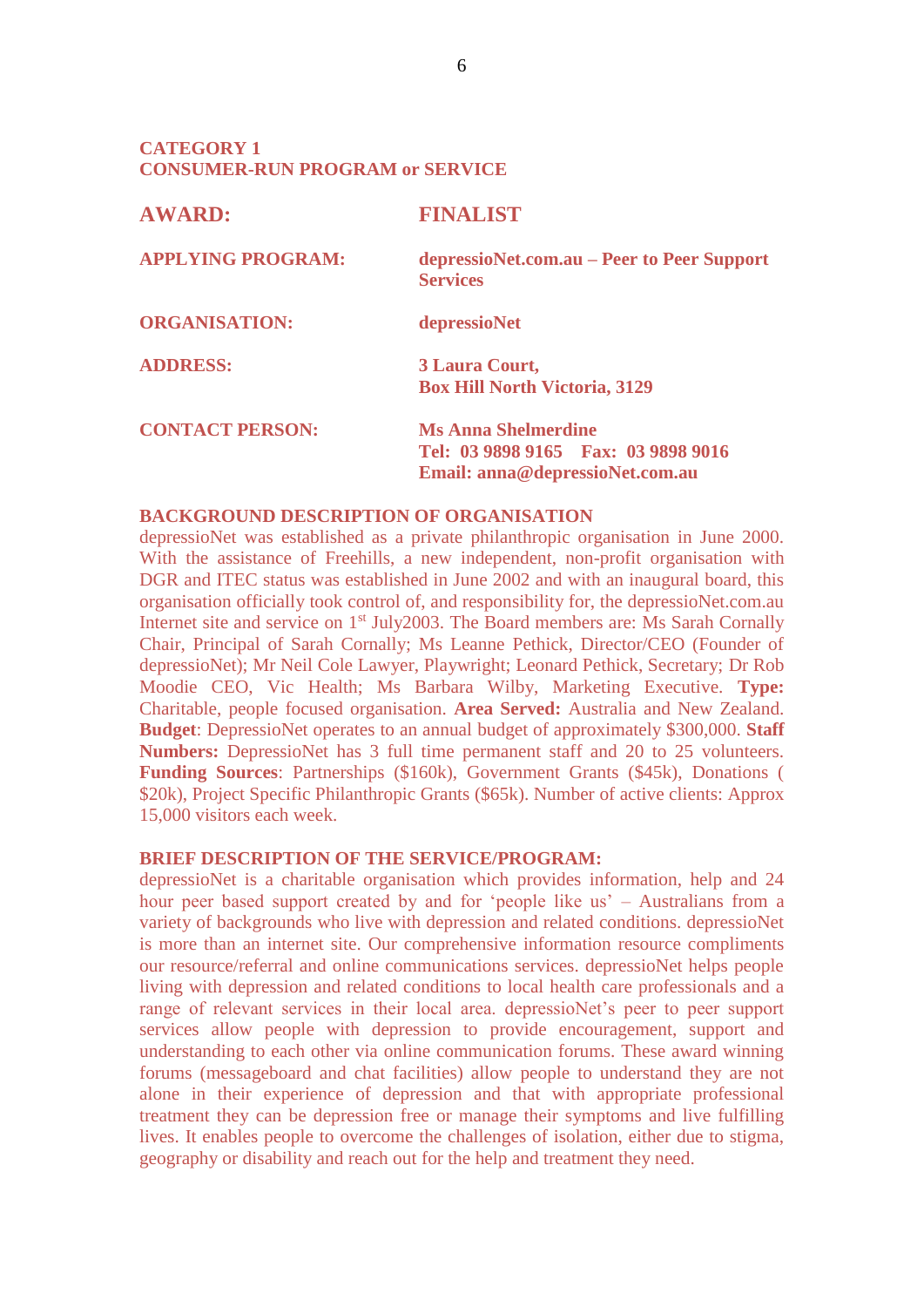# **CATEGORY 1 CONSUMER-RUN PROGRAM or SERVICE**

| <b>AWARD:</b>            | <b>FINALIST</b>                                                                             |
|--------------------------|---------------------------------------------------------------------------------------------|
| <b>APPLYING PROGRAM:</b> | <b>The Platform Team</b>                                                                    |
| <b>ORGANISATION:</b>     | <b>ORYGEN Youth Health</b><br>(formerly MH-SKY Youth Program)                               |
| <b>ADDRESS:</b>          | 35 Poplar Rd,<br>Parkville, VIC, 3052                                                       |
| <b>CONTACT PERSON:</b>   | <b>Esther Singer</b><br>Tel: 03 8346 8209 Fax: 03 9347 9099<br>Email: esther@unimelb.edu.au |

# **BACKGROUND DESCRIPTION OF ORGANISATION**

ORYGEN Youth Health is a specialist mental health service for young people living in the Western and North Western areas of Melbourne. It is unique among Victorian services because of its target age range – 15 to 25 years of age. The service aims to offer assessment and treatment for emerging disorders of mental health in a youthfriendly environment. A comprehensive range of services is offered including mobile outreach, a community treatment team, group programs and family programs. The service also incorporates a major research centre and translation and promotion services which aim to work with the community in a health promotion and prevention framework. Youth/Consumer Participation is being integrated across the service and incorporated into our guiding policies and frameworks. The service is funded through the Department of Human Services Victoria Budget is approximately \$8.5 million per annum (this covers clinical and research programs). Staff numbers: 230 (112 clinical and 128 research). Number of active clients: average 750 per annum.

# **BRIEF DESCRIPTION OF THE PROGRAM ENTERED FOR AWARD**

The Platform Team is a ground breaking project which has drawn on the strengths of young people facing mental health issues to transform a service. It is a program designed by young consumers and driven by their interests and needs. As part of The Platform Team young people have contributed their time and energy to a diverse range of projects all aimed at changing the culture of mental health services. While many services claim it is too hard to engage young consumers in service planning and delivery, The Platform Team is living proof that consumer participation in youth services is possible and brings huge rewards to young people and services. While The Platform Team started as a single group three years ago – it now encompasses a wide range of projects including: young people (consumers) sitting on interview panels to select new staff; producing a newsletter for consumers of the service; community education to reduce stigma and promote help-seeking among young people; training for staff and other youth services from a youth consumer perspective establishing a peer support program for consumers including peer visits to the hospital unit.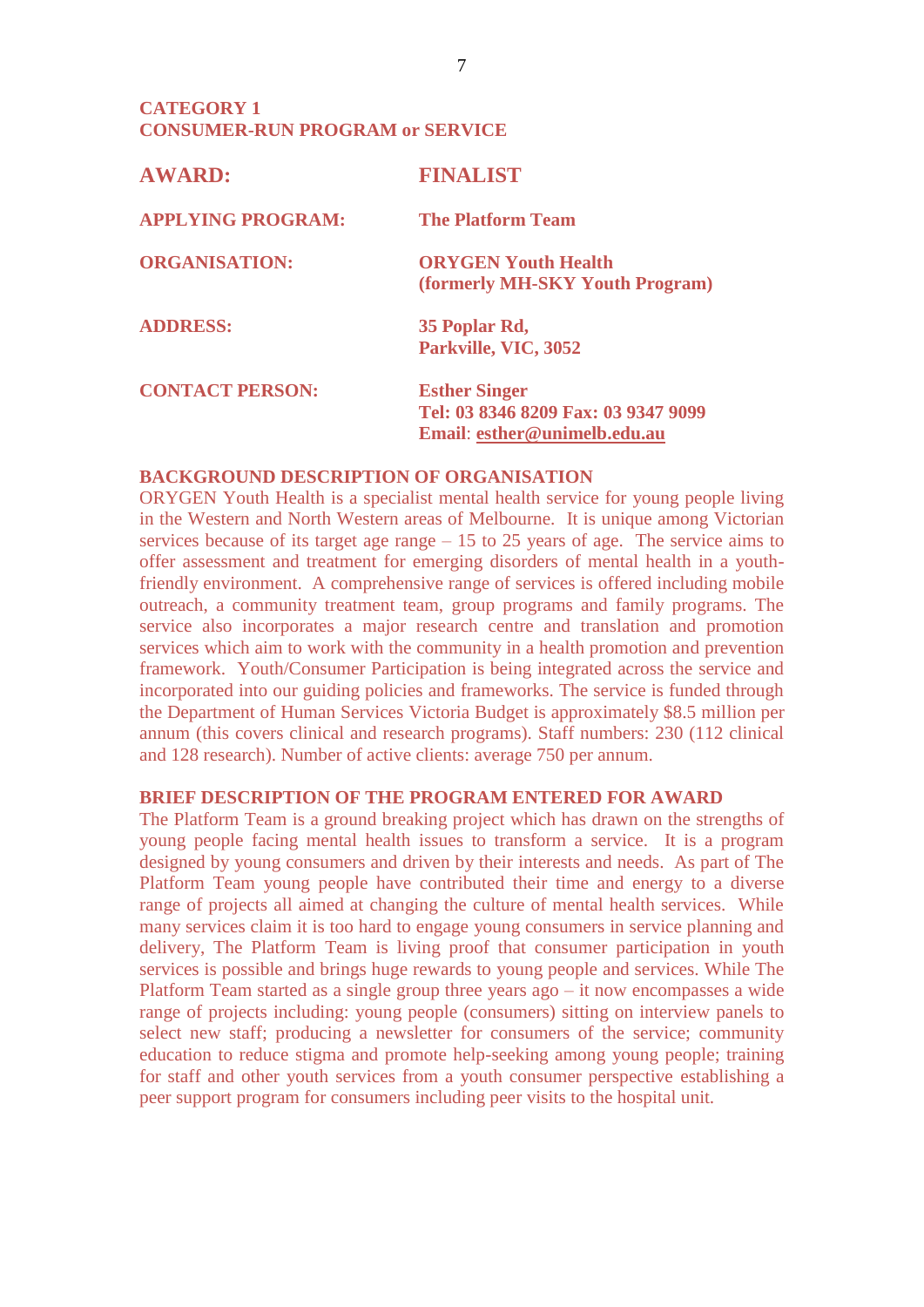# **CATEGORY 2 FAMILY/CARER-RUN PROGRAM or SERVICE**

# **No Finalist inthis Category**

# **CATEGORY 3 RECOVERY PROGRAM or SERVICE**

| <b>AWARD:</b>            | \$3,000<br><b>WINNER</b>                                                                                     |
|--------------------------|--------------------------------------------------------------------------------------------------------------|
| <b>APPLYING PROGRAM:</b> | <b>The Apollo Program - Richmond Fellowship</b><br>of Victoria                                               |
| <b>ORGANISATION</b>      | <b>Richmond Fellowship of Victoria (RFV)</b>                                                                 |
| <b>ADDRESS:</b>          | 126 Waiora Rd, Rosanna, 3084<br><b>RFV Head Office - 2 Wellington St,</b><br><b>Collingwood, VIC 3066</b>    |
| <b>CONTACT PERSON:</b>   | <b>Steve Price</b><br>Phone: (03) 9459 0677 or 0407600387<br>Fax: (03) 9459 0877<br>Email: sprice@rfv.org.au |

# **BACKGROUND DESCRIPTION OF ORGANISATION:**

The Richmond Fellowship of Victoria (RFV) manages in excess of 35 programs in both metropolitan Melbourne and regional Victoria. These programs employ over 350 full time and part time staff. The organisation's Head Office is located in Collingwood. The RFV is funded primarily by grants from the government and closely networks with a broad range of community and health organisations. It has an operational budget of over \$12M.The Richmond Fellowship prides itself in its ability to deliver a diverse range of services, which seek to ensure best possible outcomes for consumers. The organisation works within a culture that encourages significant consumer participation, promotes a culture of learning and professionalism.

## **BRIEF DESCRIPTION OF SERVICE OR PROJECT:**

The Apollo Program is a Victorian Residential Rehabilitation Service, with a recovery focus, for young adults who experience mental health issues. In addition to the residential program, it incorporates a Dual Diagnosis service (mental health and drug/alcohol issues) and a day activity program, Sprout, based at an old market garden site. The program has made a significant contribution to the field of mental health, from its support of local individuals and their families, to its role in statewide program evaluation development, and its links to the ANZ banking group. Clients are active participants in service planning and implementation. A number of special projects have been initiated in response to their needs and interests, for example creative arts projects, a drama group, and Discovery '03 - a trip to outback Australia.

Overall, Apollo aims to assist individuals in their recovery through innovative and responsive service provision that is supportive and fun!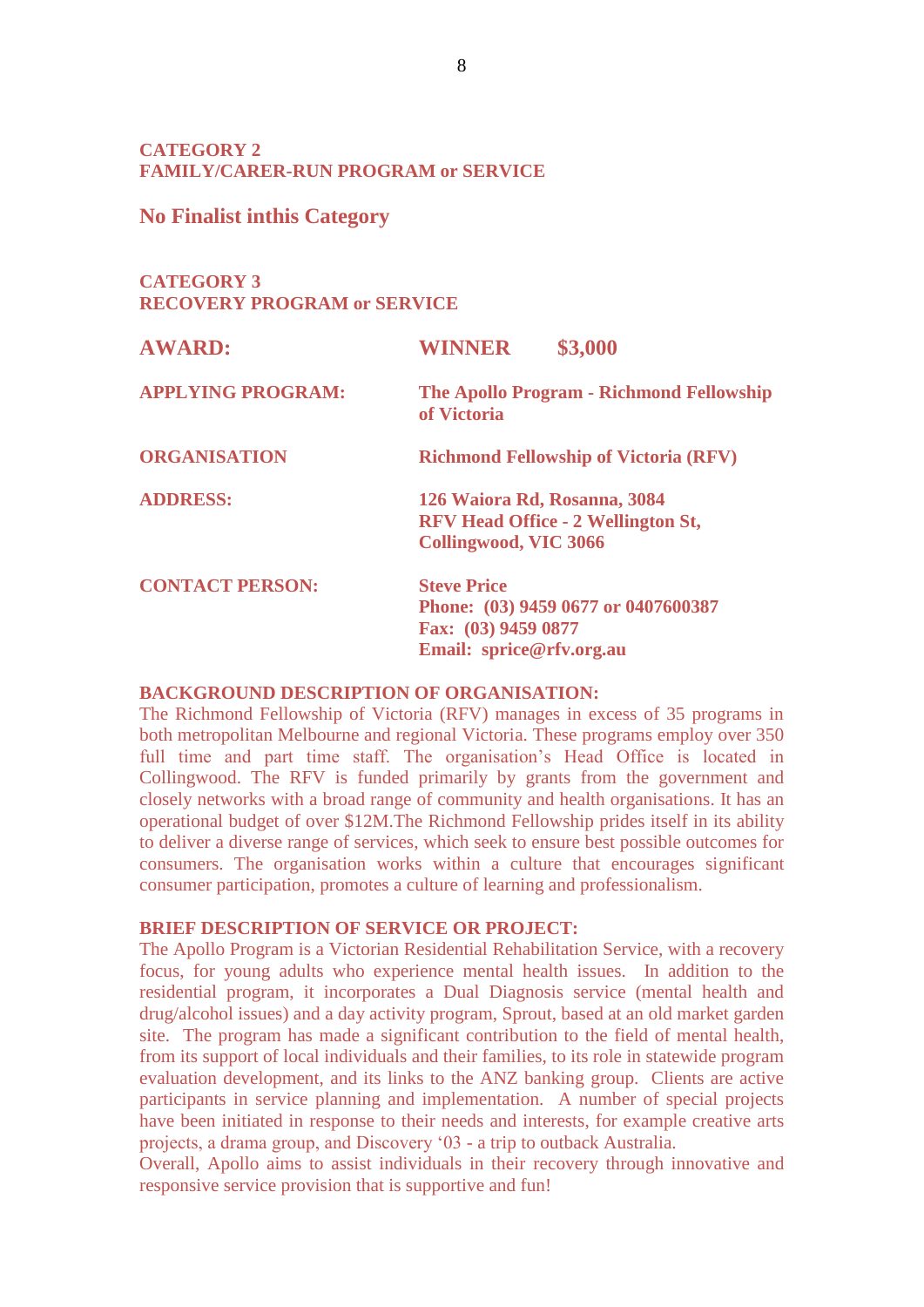**CATEGORY 3 RECOVERY PROGRAM or SERVICE**

| <b>AWARD:</b>            | <b>FINALIST</b>                                                                              |
|--------------------------|----------------------------------------------------------------------------------------------|
| <b>APPLYING PROGRAM:</b> | <b>Gippsland Accommodation Rehabilitation</b><br><b>Support Service Inc (GARSS)</b>          |
| <b>ORGANISATION</b>      | <b>Gippsland Accommodation Rehabilitation</b><br><b>Support Service Inc (GARSS)</b>          |
| <b>ADDRESS:</b>          | 14 Hall Avenue, Newtown, Wellington, NZ                                                      |
| <b>CONTACT PERSON:</b>   | <b>Gayle Vinall</b><br>Tel: (03) 5133 9237 Fax: (03) 5133 9756<br>Email: gaylev@garss.asn.au |

# **BACKGROUND DESCRIPTION OF ORGANISATION:**

**Type:** GARSS is a community based not-for-profit Psychiatric Disability Rehabilitation Support Service. **Area served**: GARSS has two physical locations in Gippsland (1) Morwell (head office), and (2) Warragul. GARSS also conducts accredited and non-accredited Adult Education classes in three other Gippsland Locations in (1) Wellington Shire – Sale, (2) South Gippsland Shire – Korumburra, and (3) Bass Coast Shire – Wonthaggi. The geographical area encompasses a majority proportion of eastern Victoria. **Funding sources**: Victorian State Government Department of Human Services. **Staff numbers**: 19 including admin staff and management. **Number of active clients**: GARSS has 126 active clients that receive service from any one or more of the following programs; (1) Youth specific intensive home based outreach and psychosocial day program, (2) Adult home based outreach, (3) Adult Education, (3) Housing, (4) Adult psychosocial day program, (5) Community Education, (6) Volunteer program, (7) Drop in, (8) Leisure programs, and (9) SAFE, self abuse program.

## **BRIEF DESCRIPTION OF SERVICE OR PROJECT:**

The program, as a collective endeavour, increases awareness and reduces stigma in the community. Incorporated into a recovery program, it empowers service consumers to be actively involved in mental health promotion in the broader community. This program entails: 1.Community education, a consumer led activity where service consumers speak about their personal experiences and challenges of living with a mental illness in various community and educational settings. 2.'Its Only Paranoia' – GARSS Band, a consumer music group who write, perform, record and produce music that depict living with a mental illness. The band also plays at various community events. 3. Crazy minds creative hands, art exhibition, a creative display of artwork, poetry and sculpture created as part of therapy and exhibited to the greater community exhibit that mental illness is not a restriction to achieving .The collaboration of programs is a holistic and innovative approach for recovery and health promotion.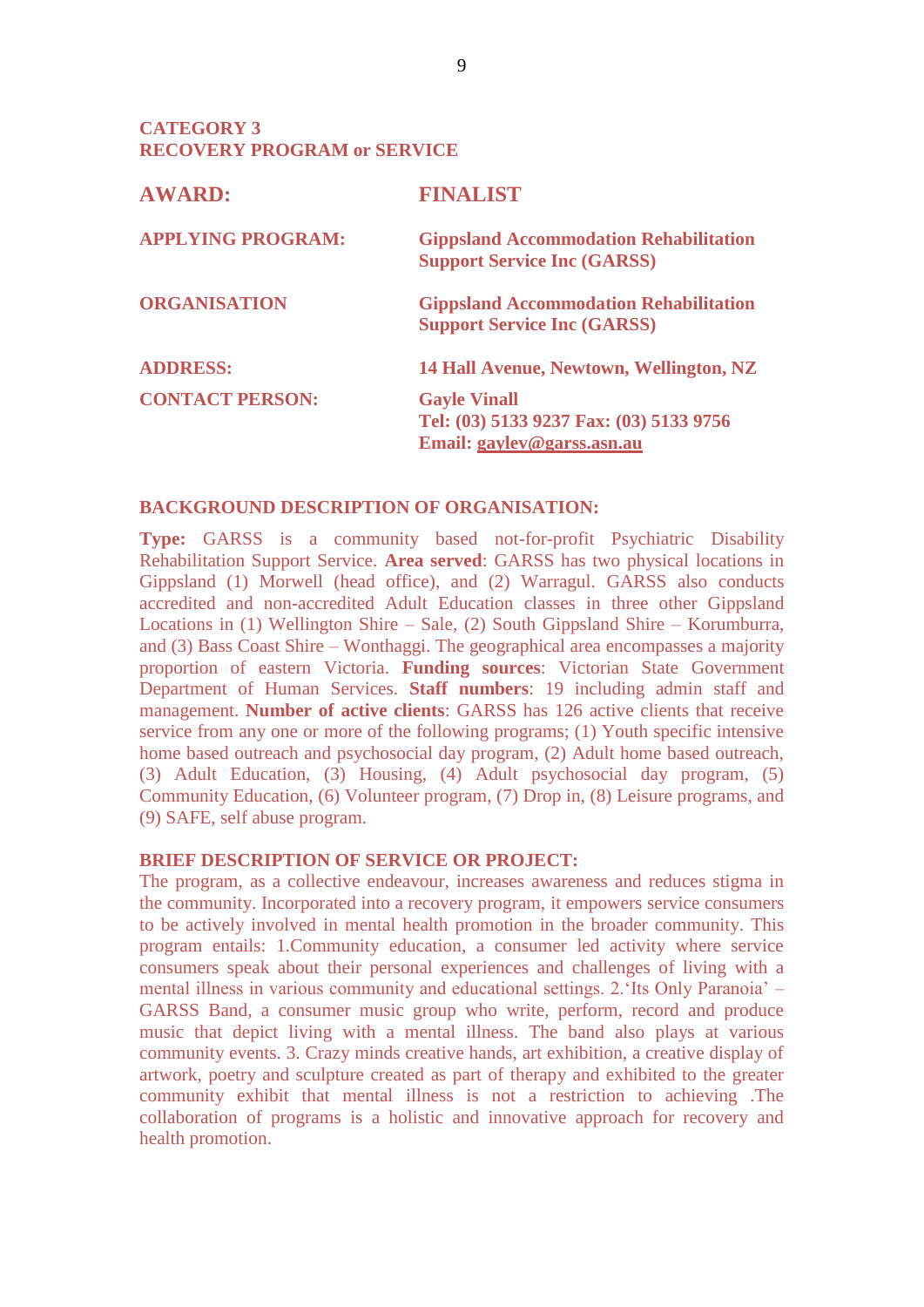# **CATEGORY 4 SPECIALIST SERVICE or PART OF A LARGER SERVICE**

| <b>AWARD:</b>            | <b>WINNER</b> \$3,000                                                                                                |
|--------------------------|----------------------------------------------------------------------------------------------------------------------|
| <b>APPLYING PROGRAM:</b> | <b>Northern Area Mental Health Service –</b><br><b>Consumer Participation in Staff Selection</b><br><b>Strategy.</b> |
| <b>ORGANISATION</b>      | <b>Northern Area Mental Health Service</b>                                                                           |
| <b>ADDRESS:</b>          | 185 Cooper St, Epping. Victoria. 3076                                                                                |
| <b>CONTACT PERSON:</b>   | <b>Robyn Humphries</b><br>Tel: 03 8405 8881 Fax: 03 8405 8892<br>Email: robyn.humphries@mh.org.au                    |

#### **BACKGROUND DESCRIPTION OF ORGANISATION:**

The Northern Area Mental Health Service (NAMHS) is part of NorthWestern Mental Health, a division of Melbourne Health. NorthWestern Mental Health comprises 4 adult area mental health services, an Aged Persons' Mental Health Service and Orygen Youth Health. It is the largest Mental Health service in Victoria. The NAMHS was established in 1995. It is a public sector clinical mental health service that provides an integrated range of hospital and community based psychiatric services for adults and their families in the local government areas of Darebin and Whittlesea in metropolitan Melbourne, with a total population of approximately 235,000. It currently has 150 staff, and approximately 800 registered clients. The NAMHS is funded by the Mental Health Branch of the Department of Human Services, Victoria and receives an annual budget of \$13.5 million. The service comprises a 25 bed Acute In-patient unit at the Northern Hospital, a Crisis Assessment & Treatment Team (CATT), Psychiatric Consultation & Liaison Service, 2 Community Mental Health Centres (CMHC), a Mobile Support & Treatment Service (MSTS,) a 20 bed Community Care Unit (CCU), and a Primary Mental Health & Early Intervention Team.

## **BRIEF DESCRIPTION OF SERVICE OR PROJECT:**

The Northern Area Mental Health Service (NAMHS) has an ongoing commitment to consumer participation in the planning, design, implementation and review of services. Consumer Participation in Staff Selection (CPSS) was a consumer-initiated strategy that, from the outset, was directly informed by the National Standards for Mental Health Services. Since July 2001, consumers have been recruited and trained to participate as members of staff selection panels. To date, in excess of 50 staff have been appointed by interview panels that have included a consumer. An independent evaluation of this strategy in November 2003 concluded, "…the CPSS has been a highly successful strategy and an innovative example of collaborative partnership between consumers and providers of mental health services."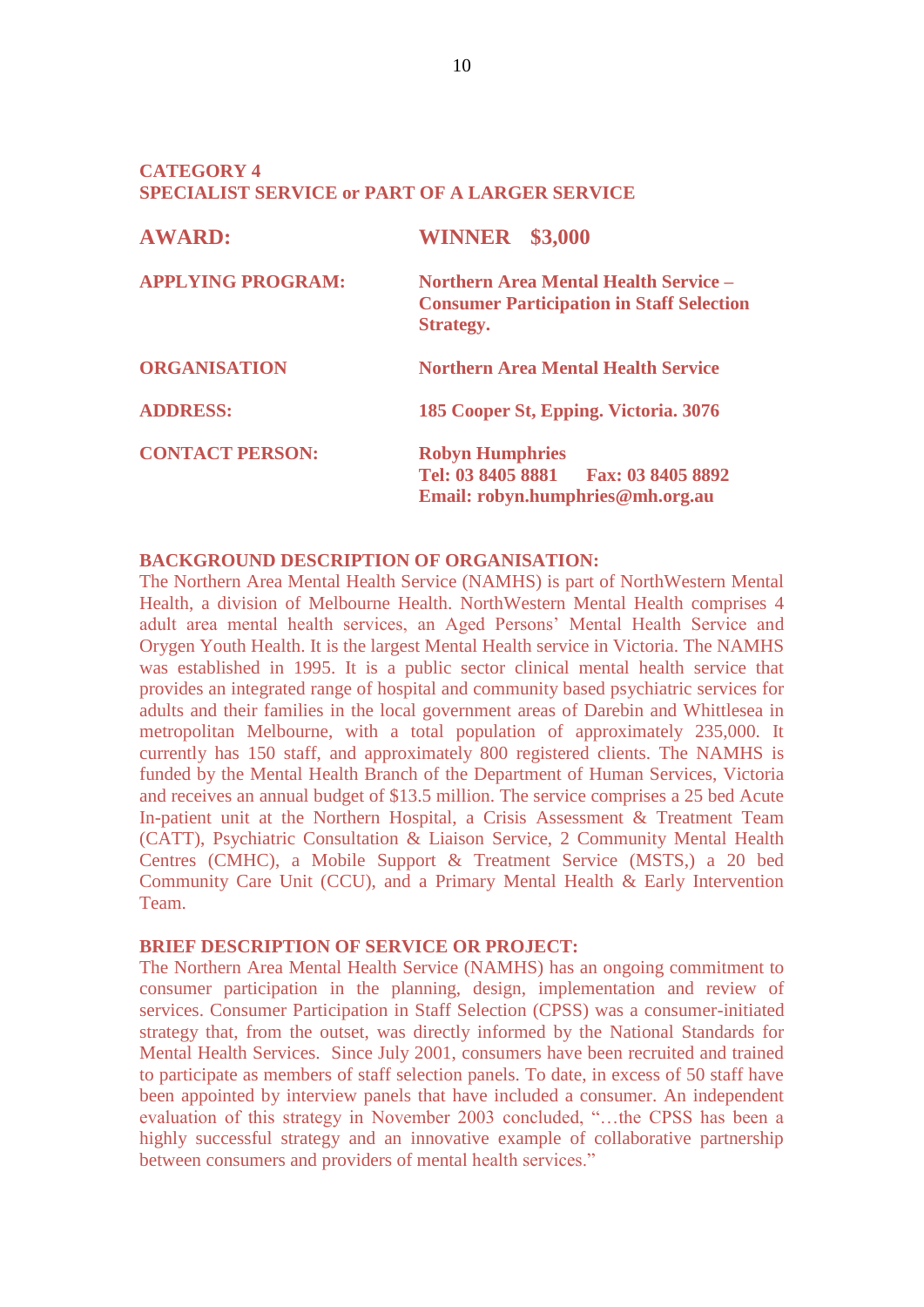## **CATEGORY 4 SPECIALIST SERVICE or PART OF A LARGER SERVICE**

| <b>AWARD:</b>            | <b>FINALIST</b>                                                                          |
|--------------------------|------------------------------------------------------------------------------------------|
| <b>APPLYING PROGRAM:</b> | <b>VICSERV Professional Development</b><br><b>Program</b>                                |
| <b>ORGANISATION</b>      | <b>Psychiatric Disability Services of Victoria</b><br>(VICSERV) Inc                      |
| <b>ADDRESS:</b>          | 370 St Georges Rd.,<br><b>NORTH FITZROY VIC 3068.</b>                                    |
| <b>CONTACT PERSON:</b>   | <b>Susan Pepper</b><br>Tel: 03 9482 7111 Fax: 03 9482 7281<br>Email:susan@vicserv.org.au |

# **BACKGROUND DESCRIPTION OF ORGANISATION**

VICSERV is the peak body for non-government Psychiatric Disability Rehabilitation and Support (PDRS) services in Victoria. These services, which foster the well-being of people with a psychiatric disability, and their carers, include housing support, home-based outreach, psychosocial day programs, residential rehabilitation, mutual support and self help, employment, respite and advocacy. The PDRS sector receives \$53m in government funding, and has a workforce of over 1,000. It is primarily for the workers at these 150 sites that the VICSERV Professional Development Program has been developed. The primary source of funding is the Victorian Department of Human Services, Mental Branch which provides core funding (approx \$½ million) for the development and delivery of the training courses, publications, sector coordination and policy work. VICSERV currently has a staff of ten full and part time workers, and a pool of trainers. Publications are sold throughout Australia, and overseas. Training courses are delivered interstate, on request.

#### **BRIEF DESCRIPTION OF THE SERVICE/PROGRAM:**

VICSERV develops and delivers a comprehensive Professional Development Program to psychiatric disability rehabilitation and support workers, primarily in Victoria. At the heart of VICSERV's Professional Development Program is the six module keyworker training course, and our popular three day residential course, The Principles and Practice of Psychosocial Rehabilitation. This training covers both the core and specialist skills required for the delivery of psychosocial rehabilitation and support for community based workers. During the 2002-2003 financial year, 728 people attended over 889 days of training. The satisfaction rate was 90%. VICSERV's training modules are supported and extended by a new series of books which act as texts for the courses, and as extension reading. They are excellent, highly readable stand alone documents, that do not need to be read in conjunction with the training. A quarterly journal, *New Paradigm*, is also produced which contains articles highlighting the latest research and current practice.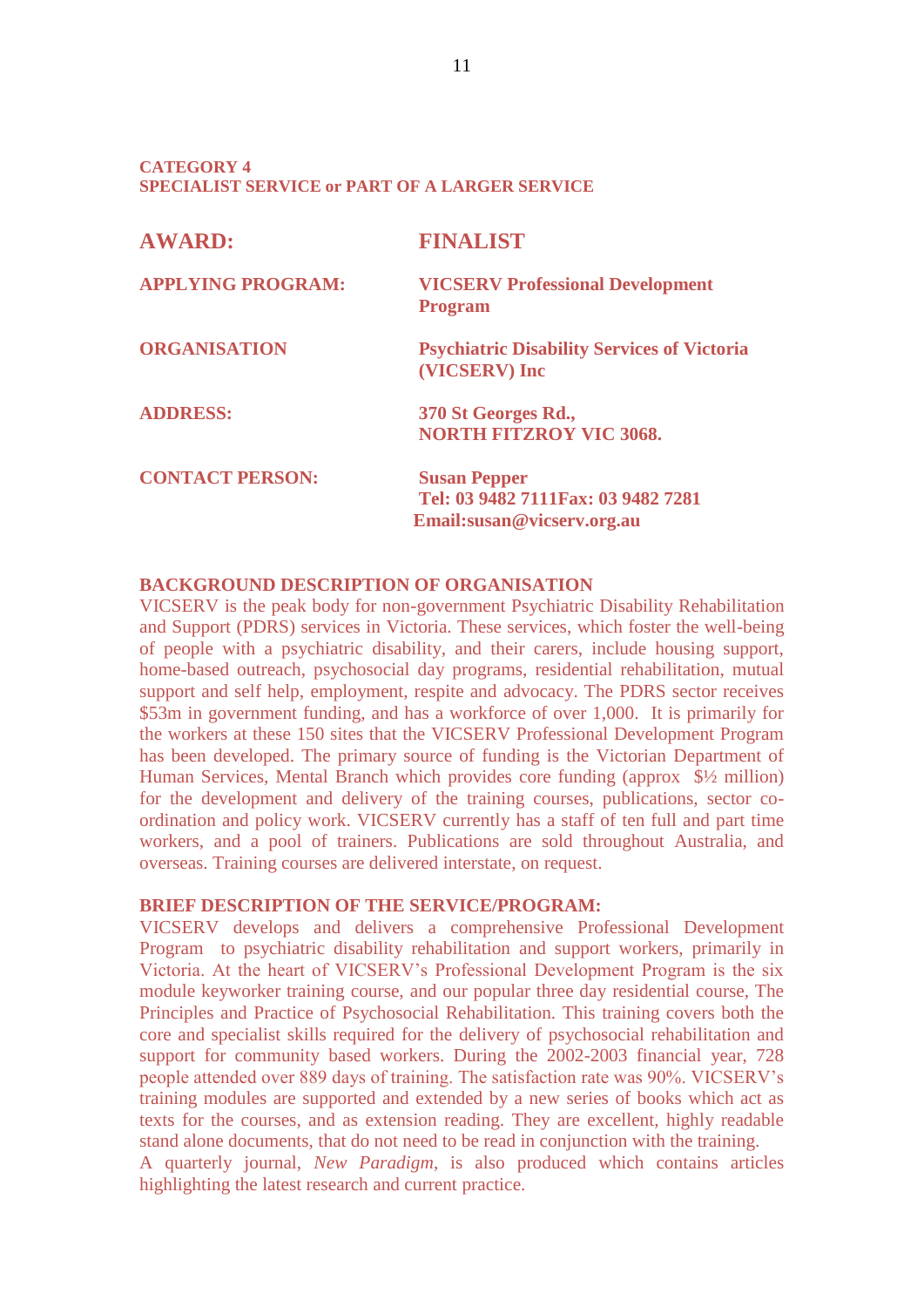# **CATEGORY 4 SPECIALIST SERVICE or PART OF A LARGER SERVICE**

| <b>AWARD:</b>            | <b>FINALIST</b>                                                                              |
|--------------------------|----------------------------------------------------------------------------------------------|
| <b>APPLYING PROGRAM:</b> | <b>City of Port Phillip Access Arts</b>                                                      |
| <b>ORGANISATION</b>      | <b>City of Port Phillip</b>                                                                  |
| <b>ADDRESS:</b>          | <b>St Kilda Town Hall</b><br>cnr Brighton Rd and Carlisle Street<br><b>St Kilda VIC 3182</b> |
| <b>CONTACT PERSON:</b>   | <b>Rosemary Joy</b><br>Tel: 9209 6530 Fax: 9682 9103<br>Email: rjoy@portphillip.vic.gov.au   |

# **BACKGROUND DESCRIPTION OF ORGANISATION**

The City of Port Phillip Access Arts is a local government initiative based in Council's Arts and Festivals Unit. Developed to cater for the diversity within the City of Port Phillip which includes a relatively high number of people with mental illness due to the level of supported accommodation in the area. Area served: The City of Port Phillip – St Kilda, South Melbourne, Port Melbourne. Access Arts Budget: \$61,000; Funding source: The City of Port Phillip; Staff numbers: 1 part-time Access Arts Development Officer (20hrs); 3 part-time arts workers (2-4hrs/week for 25-48 weeks/year); 1 part-time support staff (2-4hrs/week for 25-48 weeks/year); No. of active clients: 44. Audience numbers over one year: 3000+.

## **BRIEF DESCRIPTION OF THE SERVICE/PROGRAM**

City of Port Phillip Access Arts creates visual and performing arts opportunities for people living with a mental illness or a disability. Initiatives include the RAG Theatre Troupe, the BiPolar Bears and KickstART Contemporary Art, which have established an unparalleled reputation in Australia for innovation and excellence in local government for arts created by people with mental illness. Highlights over the past eleven years include: The RAG Theatre Troupe tour to Canada's Madness and Arts World Festival; the development of an education kit and video was developed to meet the demand for information about the RAG Theatre Troupe's methods of devising theatre based on the experience of mental illness; tours of regional Victoria; the BiPolar Bears performances and workshops at the Asia Pacific Wataboshi Music Festival in Brisbane; the release of the BiPolar Bears debut CD in 2003 and many performances and exhibitions at community festivals, arts events and conferences.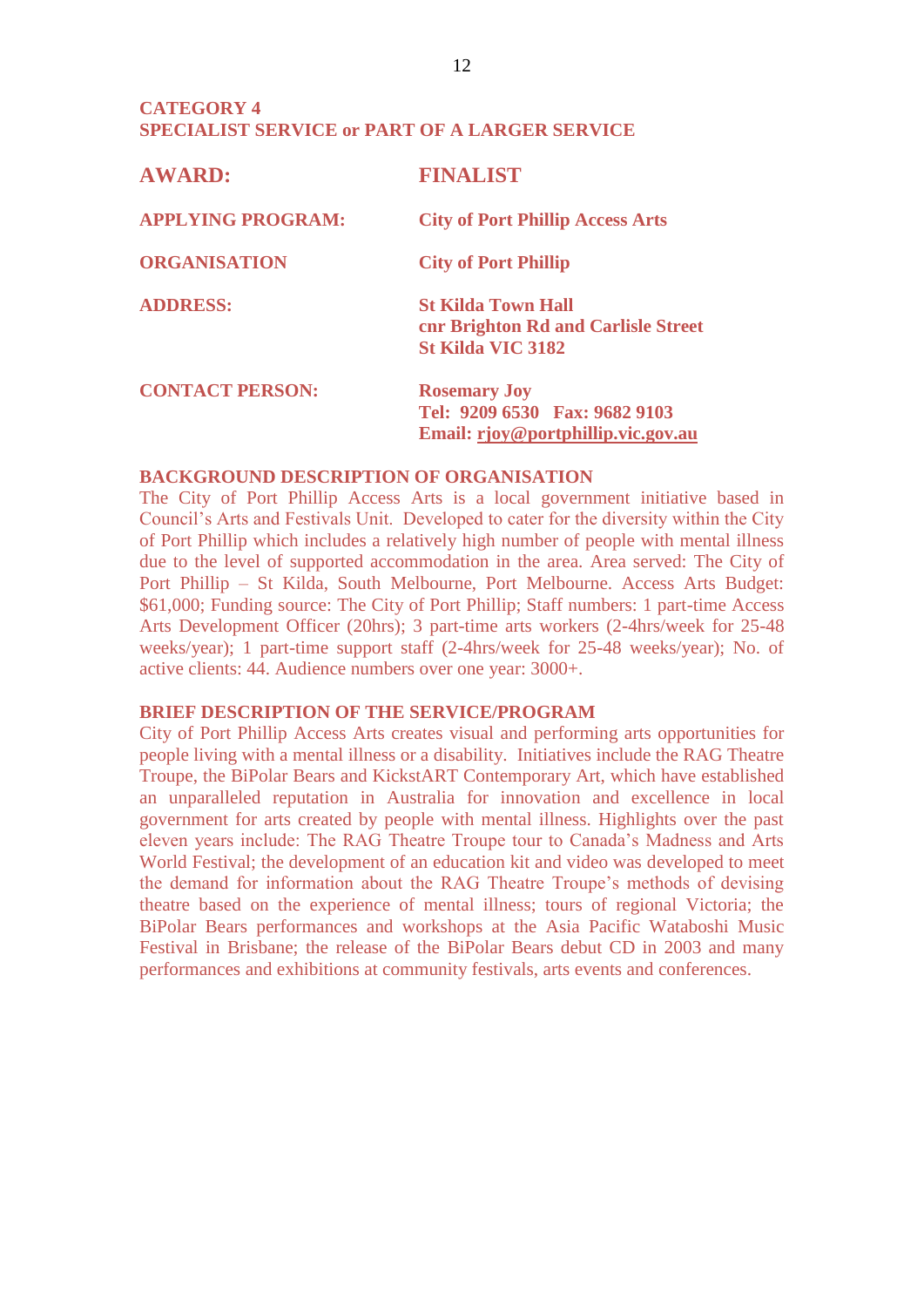**CATEGORY 5 DUAL DIAGNOSIS**

| <b>AWARD:</b>            | <b>FINALIST</b>                                                                                              |  |
|--------------------------|--------------------------------------------------------------------------------------------------------------|--|
| <b>APPLYING PROGRAM:</b> | <b>Triple Care Farm</b>                                                                                      |  |
| <b>ORGANISATION</b>      | <b>Mission Australia</b>                                                                                     |  |
| <b>ADDRESS:</b>          | PO Box 70 Robertson, NSW, 2577                                                                               |  |
| <b>CONTACT PERSON:</b>   | <b>Alex McPherson</b><br>Tel: $(02)$ 4885 1265 Fax: $(02)$ 4885 1563<br><b>Email: McphersonA@mission.com</b> |  |

# **BACKGROUND DESCRIPTION OF ORGANISATION:**

Triple Care Farm Mission Australia in a non government organisation that provides a residential rehabilitation program for young people with complex needs including mental health illness, substance misuse and behaviour issues. TCF works with clients from across Australia with a high percentage of referrals received from NSW and ACT. Triple Care Farm operates a 24 hour a day 7 day per week service, with a team of 12 full time staff, 9 part time staff and 8 volunteers and an operating budget of over \$1 million dollars annually. Triple Care Farm accommodates up to 18 young people at a time and supports young people when they return to the community through the aftercare program. At any one time Triple Care Farm is servicing up to 40 young people through the rehabilitation program and the aftercare program.

# **BRIEF DESCRIPTION OF SERVICE OR PROJECT:**

Triple Care Farm, Mission Australia is an accredited, medium term holistic residential treatment program for young people aged 16 to 21 years with complex needs including mental health problems and substance use disorders. It is a voluntary program, and accepts both state wide and interstate referrals. There are a number of components to the Triple Care Farm program. These include the residential unit, sport and recreation program, a vocational / educational program, counselling and case management program and placement and aftercare program. Triple Care Farm's aims to assist young people through: Rehabilitation and treatment; Reducing the use of illicit drugs; Reducing the risk of infectious diseases; Improving physical and psychological health; Improving social functioning. It is designed to educate, entertain and inform. The CD features young people's stories, writing, poetry, art, theatre and music. The first production run of 18,000 CDs will be distributed to high schools, health services, youth services, councils, community centres and non-government organisations at no cost. Every year-eleven student in the Mid North Coast will be given a copy. High Schools are offered a classroom kit including CDs, user manual and tools to aid integration with curriculum.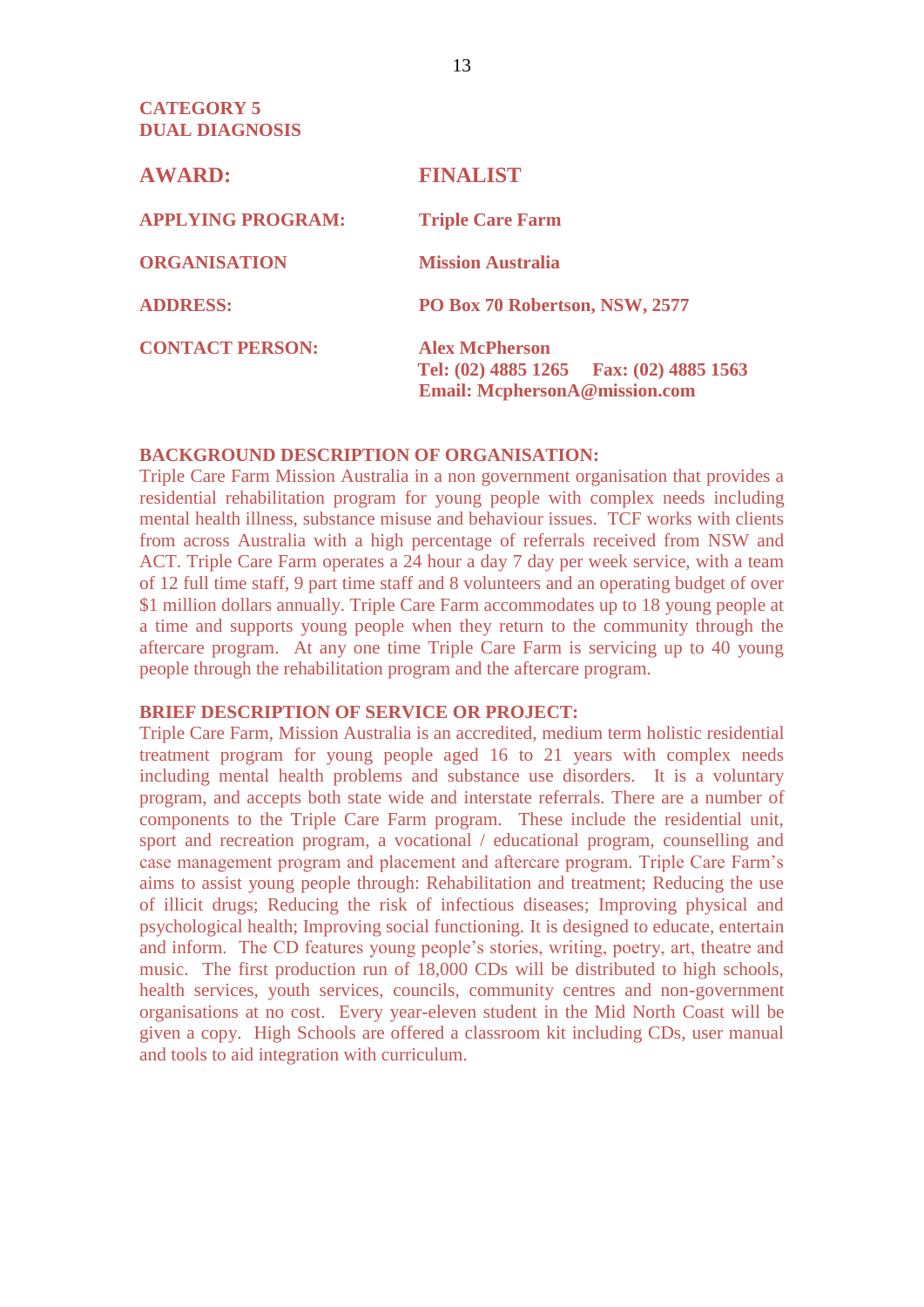# **CATEGORY 6 INFANT, CHILD AND ADOLESCENT**

| \$3,000<br><b>WINNER</b>                                                                                                     |  |
|------------------------------------------------------------------------------------------------------------------------------|--|
| <b>Addressing Family Violence Programs</b><br>$(AFVP's)$ – (Including the PARKAS Model &<br><b>Training Package) RCH MHS</b> |  |
| Victoria's - Royal Children's Hospital Mental<br><b>Health Service (RCH MHS)</b>                                             |  |
| <b>50 Flemington Street</b><br><b>Flemington, Vic. 3031</b>                                                                  |  |
| <b>Wendy Bunston</b><br>Tel: (03) 9345 6011 or 0418 546 950<br>Fax: (03) 9345 6010<br>Email: wendy.bunston@rch.org.au        |  |
|                                                                                                                              |  |

# **BACKGROUND DESCRIPTION OF ORGANISATION**

The four treatment initiatives that make up our 'Addressing Family Violence Programs' (AFVP) are: 1. *Group Work Model/s and Training* 2. *Community Interventions 3. Educational Products* 4. *School Interventions.* These four initiatives operate under the umbrella of the Royal Children's Hospital Mental Health Services & Travancore School's-Community Group Program (CGP). The budget overall per year for the AFVP is some \$20 000. In addition to this, the collaborative nature of these projects add a further \$2000 to \$5000 contribution made by other organisations (i.e. salaries/resources provided). Currently three clinical members of the CGP are directly responsible for running the AFVP, involved in running the group work program, participating in the school based interventions and affiliated training on top of their other work requirements within the CGP. They are also actively involved in a number of important community collaborations targeting family violence. Some 150 children, young people and families have been through the award winning PARKAS program, over 200 professionals through the PARKAS (and affiliated) training and two schools are currently involved in our PVC's program. The PARKAS program has twice been recognised as a 'best practice' program, and the reputation of the RCH MHS's Addressing Family Violence Programs has led to team members being invited onto a number of important community committees established to addressed family violence.

## **BRIEF DESCRIPTION OF SERVICE OR PROJECT:**

Addressing Family Violence Programs (AFVP's) is a child and adolescent mental health initiative aimed at tackling the harmful neuro-psycho-social effects of chronic family violence on infants/children and young people in the Western, north Western suburbs of metropolitan Melbourne. Commencing with a collaborative mental health/community health child and mothers groupwork program (PARKAS – Parent's Accepting Responsibility Kids Are Safe) in 1997, this initiative has grown to incorporate an array of family, school and community interventions. These have included the production of educational products, a national award winning training package, an interagency collective known as Kids Safe From Violence – West (KSFV-W) and other subsequent community committees, and a school based intervention program. This initiative has serviced some 150 children, young people and parents/carers. We are currently providing two separate school based intervention programs and to date the training packages (two day intensive) have been provided to well over 200 professionals from Victoria and interstate.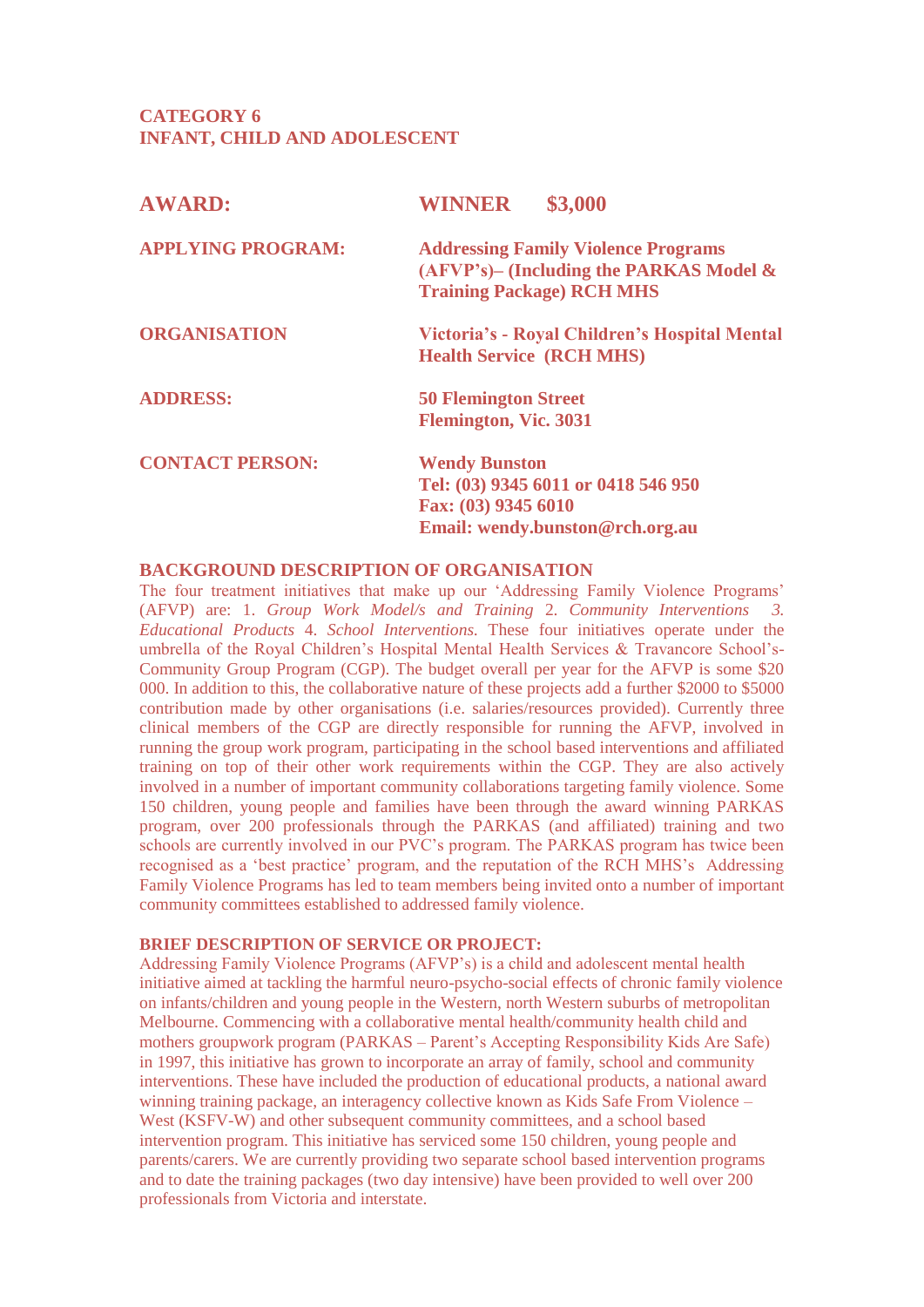# **CATEGORY 7 MENTAL HEALTH PROMOTION OR MENTAL ILLNESS PREVENTION PROGRAM or PROJECT**

| <b>AWARD:</b>            | <b>WINNER</b> \$3,000                                                                                                                                                                |  |
|--------------------------|--------------------------------------------------------------------------------------------------------------------------------------------------------------------------------------|--|
| <b>APPLYING PROGRAM:</b> | <b>OutaSite: Intergalactic Guide to High</b><br>School", transition to high school educational<br><b>CD ROM</b>                                                                      |  |
| <b>ORGANISATION</b>      | <b>Central Coast Health, Children and Young</b><br><b>Peoples Mental Health Service, and</b><br><b>Department of Education and Training</b><br>(DET), Central Coast District Office. |  |
| <b>ADDRESS:</b>          | 293-295 Mann St<br>Gosford NSW 2250                                                                                                                                                  |  |
| <b>CONTACT PERSON:</b>   | <b>Reg Davis</b><br>Phone: (02) 4356 9364 0414193072 (m)<br>Fax: (02) 4356 9350<br>Email: rdavis@doh.health.nsw.gov.au                                                               |  |

# **BACKGROUND DESCRIPTION OF ORGANISATION:**

"OutaSite" was a project of School-Link, a collaboration between the Central Coast Children and Young Peoples Mental Health Service and the Department of Education, Central Coast District Office. School-Link is a project that was an initiative of the Centre for Mental Health and is aimed at promoting emotional wellbeing in schools. The School-Link Co-ordinator works with both Health and Education in promoting programs that address mental health issues in schools. The Children and Young Peoples Mental Health (CYPMH) Program is a Team of the Central Coast Mental Health Service working with children and adolescents aged 0-18 years. It services the Central Coast area located between Sydney and Newcastle with a population of approximately 300.000 people. CYMPH is funded through the NSW Department of Health and has team of approximately 30 mental health workers.

# **BRIEF DESCRIPTION OF SERVICE OR PROJECT:**

Focus groups of local Year 6 & 7 students and research findings indicate that transition from Primary to High School is a time of high mental health risk.. An interactive CD ROM, "OutaSite: an intergalactic guide to high school" was developed by Health and Education workers as a fun, engaging and informative resource that could be used in class and individually with identified "at risk" students. The CD ROM has games, quizzes and information around mental health issues like stress and anger management, bullying, conflict resolution, and making friends. It explores issues around help seeking and problem solving in real school scenarios and has video of students relating their experience of going to high school. The CD ROM has an extensive teachers area outlining successful transition programs that have been developed in local schools. 3000 copies of OutaSite were distributed state-wide through schools and the School –Link Network.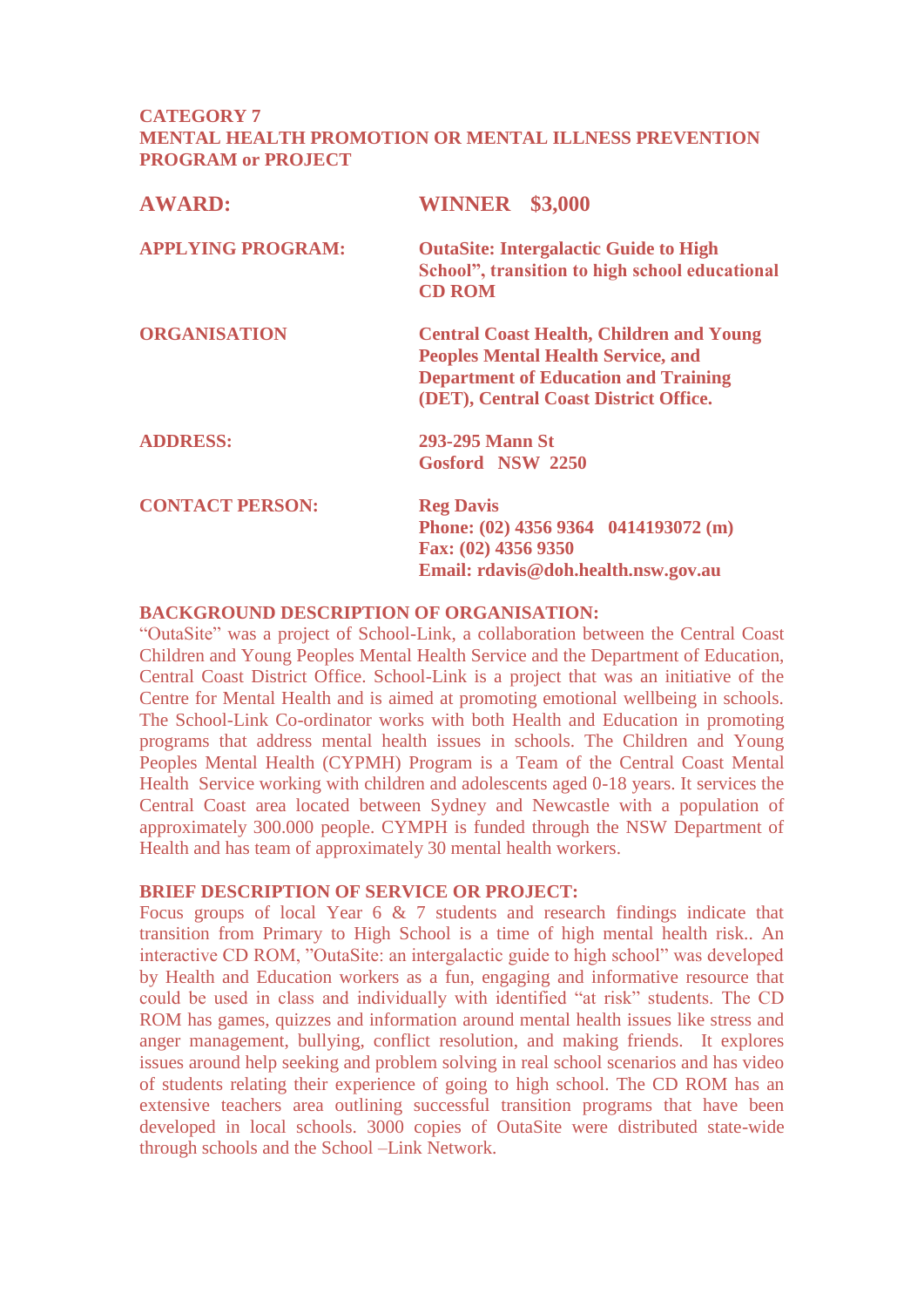# **CATEGORY 7 MENTAL HEALTH PROMOTION or MENTAL ILLNESS PREVENTION PROGRAM or PROJECT**

| <b>AWARD:</b>            | <b>FINALIST</b>                                                                                |  |
|--------------------------|------------------------------------------------------------------------------------------------|--|
| <b>APPLYING PROGRAM:</b> | <b>Barwon Health Mental Health Service</b><br><b>Flipper Card Initiative</b>                   |  |
| <b>ORGANISATION:</b>     | <b>Barwon Health Mental Health Service</b>                                                     |  |
| <b>ADDRESS:</b>          | <b>Cnr Swanston &amp; Myers Sts</b><br>Geelong. Victoria. 3220                                 |  |
| <b>CONTACT PERSON:</b>   | <b>Philip Dunn</b><br>Tel: 03 52267 415 Fax: 03 52267436<br>Email: PHILIPD@BarwonHealth.org.au |  |

## **BACKGROUND DESCRIPTION OF ORGANISATION:**

Barwon Health is the largest regional health service provider in Victoria, serving the Geelong community and Barwon-South-Western region that encompasses the Surf Coast Shire, Golden Plains Shire and City of Greater Geelong. Population – 410,000. The main programs are acute medical and surgical services, rehabilitation and aged care services and community and mental health services. The Barwon Health Mental Health Service provides a comprehensive package of specialist services, including assessment, treatment and ongoing care to people of all ages, who have a serious mental health problem. Specialist services provided include drug and alcohol services, dual diagnosis services, rehabilitation services, services for children of parents with a mental illness, clozapine support program, high prevalence disorders primary mental health team and early intervention service, mental health promotions, consumer consultants, aged residential high level care facility, court liaison service, family education courses, homeless outreach service and a shared disordered eating service with the GP Association. There are 24 acute psychiatry inpatient beds for the region and 15 rehabilitation beds. The service has 250 FTE staff, which is multidisciplinary with psychiatrists, registrars, nursing staff, social workers, occupational therapists, psychologists, alcohol and drug workers and speech pathologists. The service has an egalitarian approach to service delivery with generic case managers across most service areas. The budget is approximately 20 million and is sourced from Victorian State Government Department of Human Services and the Commonwealth Department of Family and Ageing. Barwon Health Mental Health Service has approximately 1226 active clients.

#### **BRIEF DESCRIPTION OF SERVICE OR PROJECT:**

Educating young people about mental health has many challenges and requires innovation and development of youth-friendly products. A fresh approach in providing mental health information in the Barwon Region, Victoria is the "Flipper Card". The cards aim to improve young people's mental health literacy and knowledge of services. The card includes positive mental health messages, facts about adolescent mental health and a listing of services that young people can access for help. The unique design, which enables the card to "flip" between sequences of panels, provides a new format for presenting information to young people. The card is bright and attractive: combining photographs, graphics and colour to engage young people. The project was funded by Rotary and managed by a reference group with consumer and service representation. TAFE students undertook the design and artistic aspects. 10,000 copies have been distributed to students in years 9/10 across Geelong with a mental health education program. Results of research conducted shows over 70% of young people thought the card was a good way of getting mental health messages to young people and nearly 50% would use the card to seek help for themselves or a friend.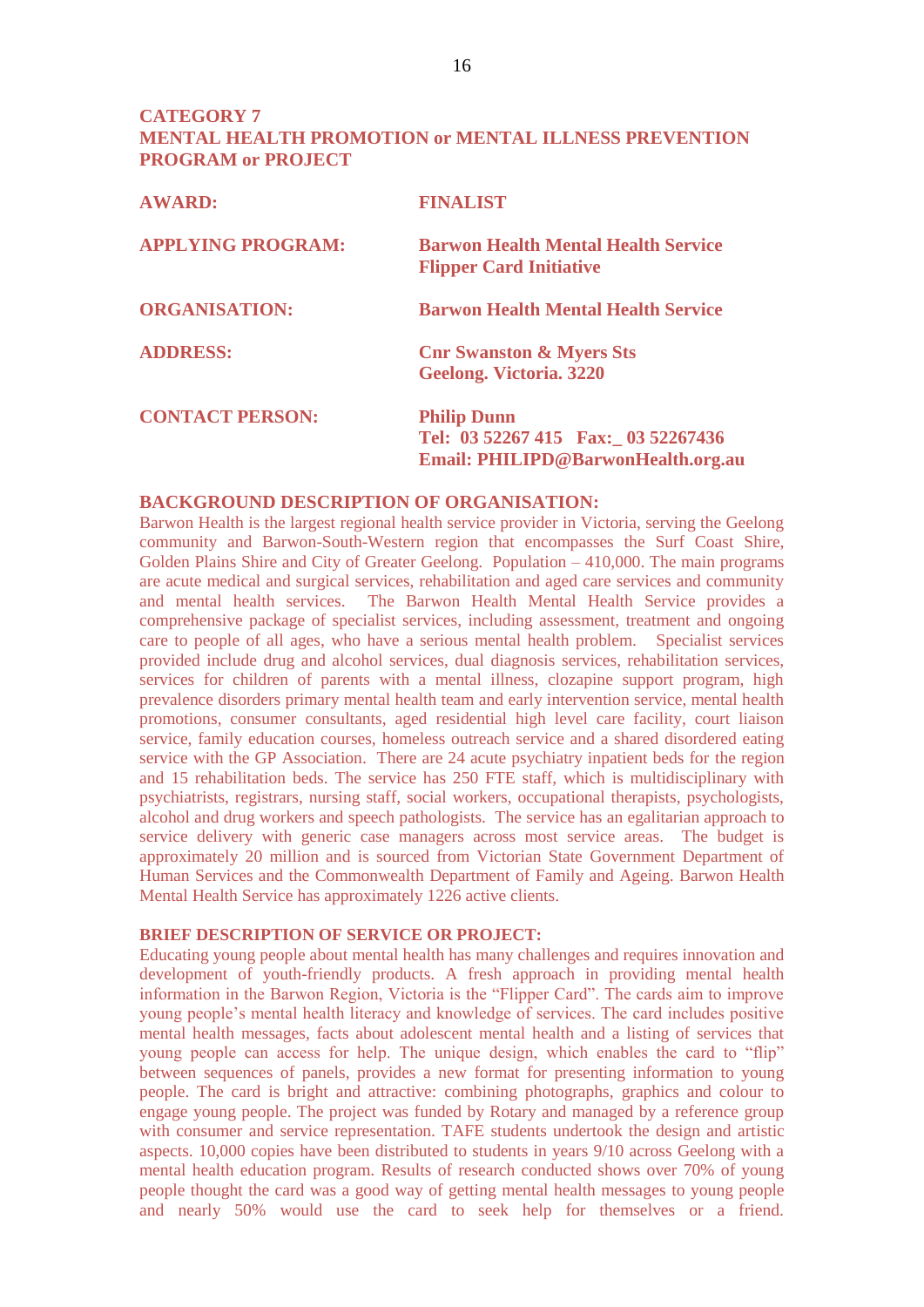## **CATEGORY 7 MENTAL HEALTH PROMOTION or MENTAL ILLNESS PREVENTION PROGRAM or PROJECT**

| <b>AWARD:</b>            | <b>FINALIST</b>                                                                                                                |  |
|--------------------------|--------------------------------------------------------------------------------------------------------------------------------|--|
| <b>APPLYING PROGRAM:</b> | <b>Scream on the Green</b>                                                                                                     |  |
| <b>ORGANISATION:</b>     | <b>NSW Consumer Advisory Group - Mental Health</b><br>Inc (NSWCAG); Marrickville Council;<br><b>Marrickville Youth Council</b> |  |
| <b>ADDRESS:</b>          | PO Box 1108 Rozelle NSW 2039                                                                                                   |  |
| <b>CONTACT PERSON:</b>   | <b>Yvette Cotton</b><br>Tel: 9556 9219 Fax: 95551041 Email:<br>info.nswcag@tpg.com.au                                          |  |

# **BACKGROUND DESRIPTION OF ORGANISATION**

**NSW Consumer Advisory Group – Mental Health Inc (NSW CAG)** The state CAGs were established as part of the National Mental Health Strategy to give the fledgling consumer and carer movement in Australia genuine political clout. The NSW Centre for Mental Health encouraged incorporation and on 29<sup>th</sup> July 1994 NSW CAG became an incorporated body under the NSW Associations Incorporation Act 1984. NSW CAG is a state-wide organisation with a budget of \$170,000 per year from the Centre for Mental Health. There is one full time and two part time staff members. **Marrickville Council** is committed to ensuring young people have access to opportunities to address their needs, foster their talents, allow them to express their views and contribute to the development of the local community. (Marrickville Council Social Plan 1999). Council resolved in its Management Plan 2001-2004 that in 2002 it would "Develop a strategic plan with young people - to facilitate young people's social and economic participation in the community and build on existing partnerships between government and community agencies." The position of Community Worker, Youth Services is Council's Officer that is responsible for helping young people gain access to services, become involved in planning, advocate for young peoples' rights, raise community awareness of the needs and achievements of young people in the local area, and act as a catalyst for the development of a range of activities and programs that address the needs young people. **Marrickville Youth Council** is considered the youth advisory committee to Council. Membership is restricted to 20 voting members. The objectives of the Marrickville Youth Council are to: Ensure that young people in the Marrickville area are able to express their views on issues affecting them and the local area. Develop an appreciation within the community of young people, their contribution to the local area and the issues concerning them. Provide advice to Council on the needs of and issues affecting young people. Youth Council meets monthly. Membership is made up of young people who are either local high school students, employed, unemployed, tertiary students of diverse backgrounds. MYC advises as well assist with the running of Youth Week annually. The MYC is chaired by young people and receives secretariat support and direction by Council's Community Worker – Youth Services.

#### **BRIEF DESCRIPTION OF THE SERVICE / PROGRAM**

The "Scream on the Green" live music festival was organised by the Marrickville Youth Council and Marrickville Council in partnership with NSW Consumer Advisory Group – Mental Health Inc (NSW CAG) and MTC Work Solutions. It was the feature event of Youth week in April 2003 and was held at Sydenham green. The festival consisted of headline acts such as Tim Freeman (from the Whitlams) and MC Wire complimented by a program of local and interstate bands and hip hop artists. A couple of the other numerous activities were 4 on 4 basketball and screen printing workshops. Information with referral numbers including NSW CAG, kids help line, Homeless persons (Sydney and Rural) and Lifeline's Just Ask was provided on stickers, postcards and magnets to all participants in their bag of information. NSW CAG produced these and also held a stall on the day. This was a great opportunity to ensure that services for people who may need assistance with mental health problems could profile their information.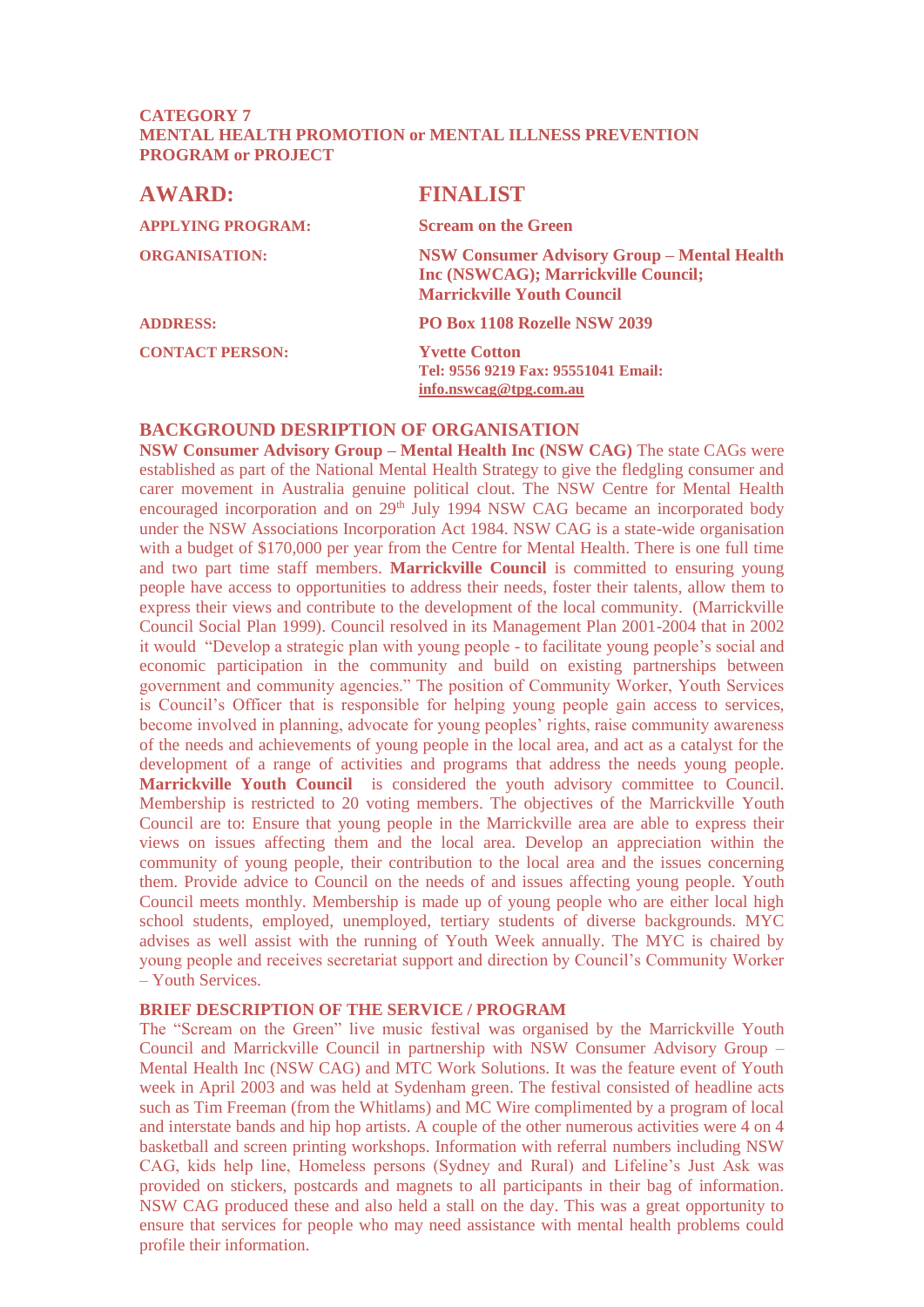# **EXCEPTIONAL CONTRIBUTION TO MENTAL HEALTH SERVICES IN AUSTRALIA or NEW ZEALAND**

# **AWARD: WINNER**

**ORGANISATION: Lifeline's 24 hour crisis telephone counselling service**

**CONTACT PERSON: Cath Blunt**

**Lifeline Australia Level 1, 14 Thesiger Court Deakin ACT 2600 Tel: 02 6215 9400 Fax: 02 6282 6566 Email: [national@lifeline.org.au](mailto:national@lifeline.org.au)**

# **BRIEF DESCRIPTION OF THE AWARD RECIPIENT**

Lifeline's 24 hour crisis counselling service is staffed by trained volunteers and has provided Australians with a listening ear for the last 40 years. Located in 60 locations throughout rural and regional Australia, Lifeline's 4,500 counsellors provide the equivalent of 52 years of non stop compassion every year. Lifeline is the only generalist counselling service available for 24 hours a day every day of the year and is the backstop for helping professions and mental health services who are not available after hours. Help is available at any time, anywhere, for the cost of a local call. Lifeline is now operative in 15 countries and 250 communities across the world and represents a unique Australian primary mental health care promotion, prevention and intervention tool.

Lifeline was establishment in 1963 by the late Reverend Dr Sir Alan Walker. In keeping with Sir Alan's original vision, Lifeline centres overcome time and distance by providing compassion and care to all Australians. The purpose of Lifeline is to strengthen the capacity of communities and individuals to make life-affirming choices which alleviate distress and promote well-being. In 2002, over 80,000 calls to Lifeline were known to be about mental health. This was about 27% of counselling calls received. Lifeline's commitment to mental health focuses on the 24-hour counselling service 13 11 14 continuing to play a pivotal role responding to the needs of our callers. Lifeline operates in 42 communities throughout Australia as self governing member centres. These Centres recruit and train volunteers from the local community to provide a 24 hour telephone counselling service in addition to providing information, referral and associated services in their area. Lifeline relies on financial support from the community. Lifeline shops around the country raise 80% of operational costs each year by selling donated clothing, furniture and books. Telstra has been Lifeline's major sponsor since 1993 and provides Lifeline's telephone infrastructure. There are 10,000 Lifeline volunteers Australia wide. In addition, 2,500 volunteers are trained annually to staff the 24 hour telephone counselling line.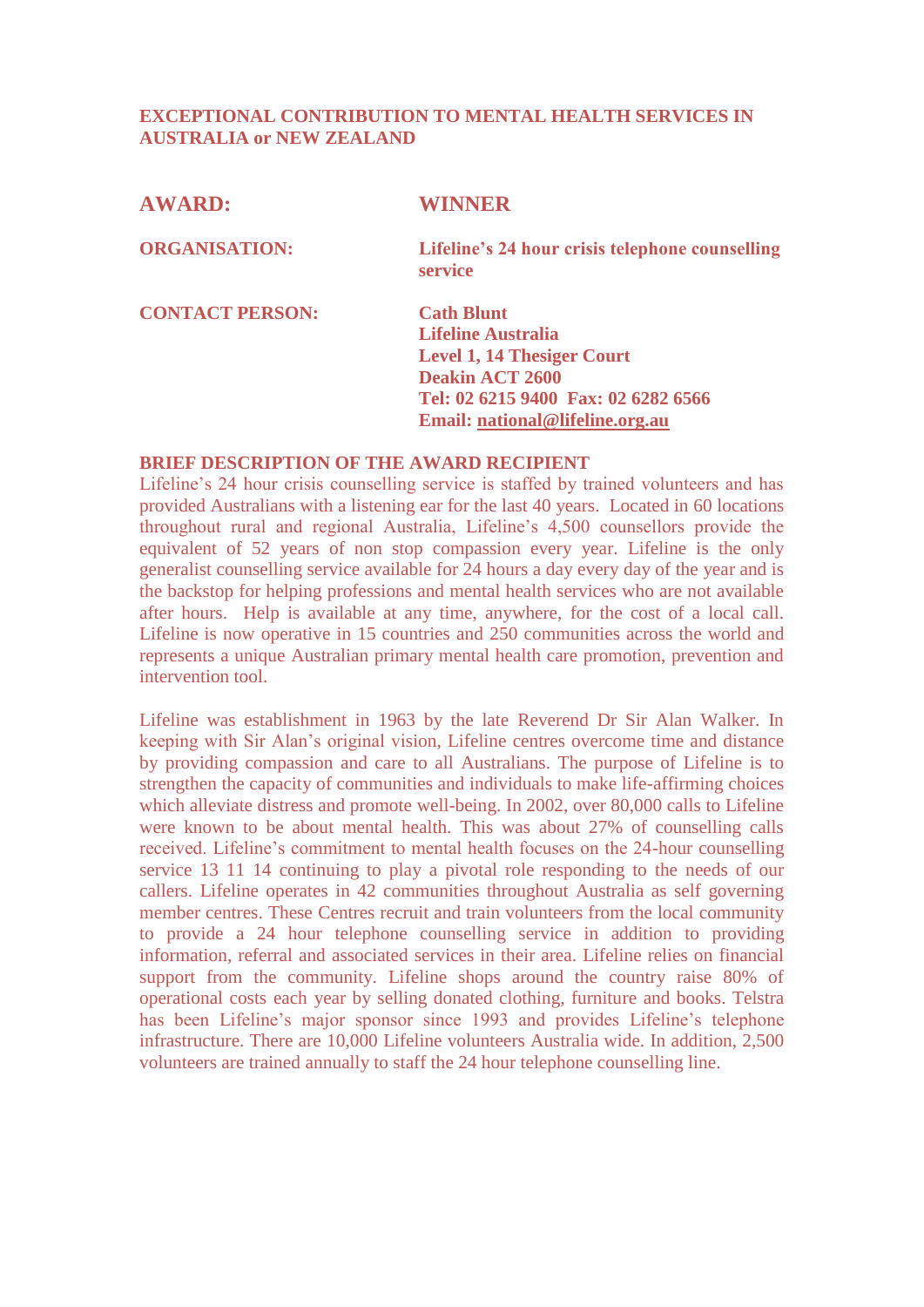## **AUSTRALIAN AND NEW ZEALAND MENTAL HEALTH SERVICE**

# **MEDIA AWARDS 2004**

#### **BACKGROUND**

The Mental Health Media Awards program commenced in 1998. It is designed to encourage accurate and sensitive media coverage of mental health issues, to break down stigma and to educate the community about mental health. There is a category for print media and a category for broadcast media.

In 2004 there were 28 entries received for the two media categories.

The entries were rated on the following criteria:

- 1. Evidence that the story has been well researched and is factually accurate.<br>2. The content of the story is sufficiently complete and well rounded to con-
- The content of the story is sufficiently complete and well rounded to convey a good understanding of the issues.
- 3. Any evidence of the positive effect of the publication or broadcast.

The money awarded and expenses were generously granted by the Australian Government and the New Zealand Government in recognition of the importance it gives to excellence in media reporting of mental health issues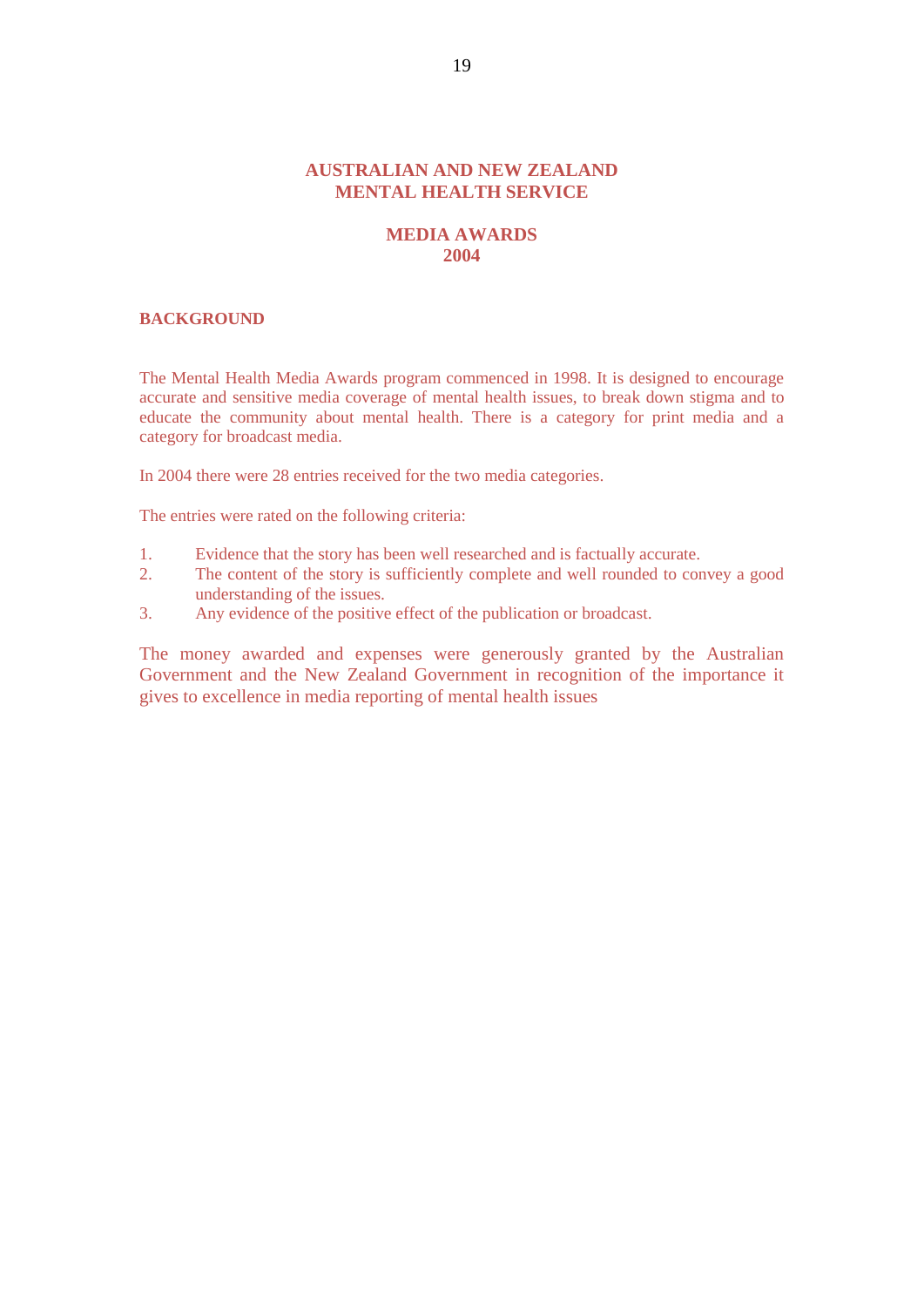# **BROADCAST MEDIA**

| <b>AWARD:</b>          | <b>WINNER</b> \$3,000                                                                                     |  |
|------------------------|-----------------------------------------------------------------------------------------------------------|--|
| <b>TITLE:</b>          | <b>All in the Mind</b>                                                                                    |  |
| <b>ORGANISATION:</b>   | <b>ABC Radio National (and freelance)</b>                                                                 |  |
| <b>JOURNALISTS:</b>    | Natasha Mitchell                                                                                          |  |
| <b>ADDRESS:</b>        | <b>Science Unit</b><br><b>ABC Radio National</b><br><b>GPO Box 994</b><br><b>Sydney NSW 2034</b>          |  |
| <b>CONTACT PERSON:</b> | <b>Natasha Mitchell</b><br>Phone 02 8333 2219 Fax:02 8333 1414<br>Email: natasha.mitchell@your.abc.net.au |  |

#### **DESCRIPTION OF ENTRY:**

*All in the Mind* is a weekly radio program which is broadcast nationally in Australia, as well as in Asia and Canada via the ABC's Radio Australia network. The program explores the mind, brain and human behaviour in interdisciplinary ways. Natasha Mitchell initiated the program because of a personal commitment to open, critical and candid discussion about mental health matters and personal stories around mental health and wellbeing.

The following 5 programs are a representative body of work aired on ABC Radio National's All in the Mind program (broadcast nationally in Australia, as well as in Asia and Canada via the ABC's Radio Australia network.)

- 1. Aotearoa Minds: Maoris Taking on Mental Health (May 2004). This program is the first of a two part series focussing on Maori lead innovations in mental health in New Zealand, in response to critical needs amongst Maori people.
- 2. Cognitive Behavoural Therapy: Good for Everyone? (2003). CBT is discussed widely as the therapy for which there is the most clinical evidence for its efficacy. This feature looks more deeply at debate around the limitations of the therapy in some contexts – a debate that has had very little coverage in the media.
- 3. Bipolar Disorder: Treating the Rollercoaster (2004). This program explores, in part, the legacy of Lithium as a treatment for Bipolar disorder the revival of research into the critical role that psychotherapy can play in bipolar affective disorder.
- 4. The Antidepressants Debate: Depressed Bothered or Bewildered? Parts 1 and 2 (October 2003) The debate was held publicly in Perth at Murdoch University between Dr David Healy, author of the controversial titles The Antidepressant Era and Let them Eat Prozac: and Professor Ian Hickie of beyondblue, and the Brain and Mind Institute. Grace Groom of the Mental Health Council of Australia and two people with their own experiences of antidepressants also participated – as of course did a public audience.

Natasha Mitchell is a science and health broadcaster with the ABC's Radio National.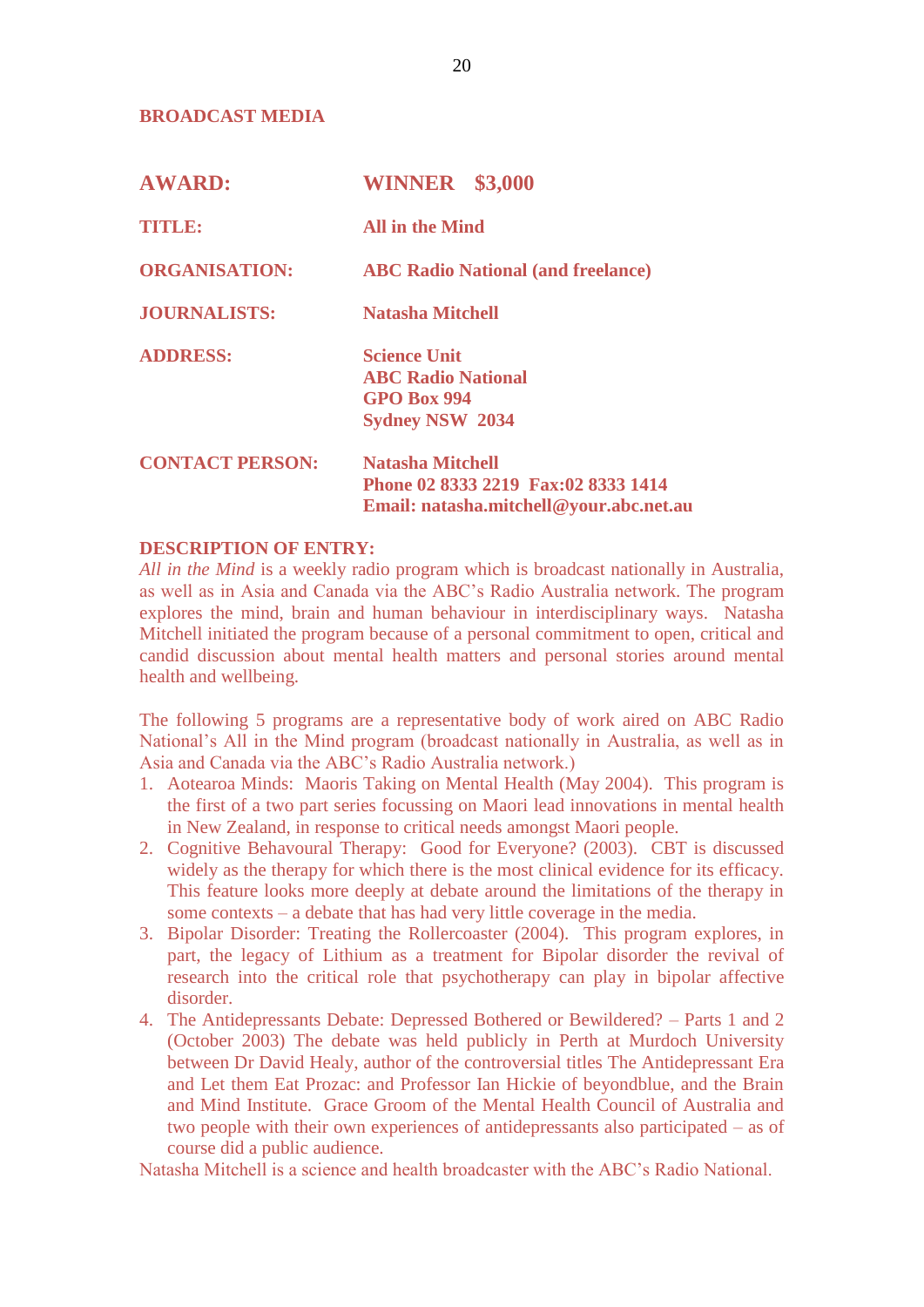**PRINT MEDIA** 

| <b>AWARD:</b>          | <b>JOINT WINNER</b><br>\$1,500                                                   |
|------------------------|----------------------------------------------------------------------------------|
| <b>TITLE:</b>          | <b>Dancing with Strangeness</b>                                                  |
| <b>ORGANISATION:</b>   | <b>Good Weekend</b><br><b>GPO Box 506</b><br><b>Sydney NSW 2001</b>              |
| <b>JOURNALIST:</b>     | <b>Janet Hawley</b>                                                              |
| <b>CONTACT PERSON:</b> | <b>Janet Hawley</b><br>Tel: 02 9958 1218<br>Email: jhawley@access.fairfax.com.au |

# **DESCRIPTION OF ENTRY:**

In this profile of the amazing Dr Fred Frese, Janet tries to explain the fascinating and frightening world of schizophrenia, what it feels like from the inside and outside. The article provides a touching portrayal of Dr Fred Frese and his wife Penny Frese and how Dr Frese, went from being diagnosed with paranoid schizophrenia and remanded into the indefinite care of the state in the 1960s to becoming an international respected doctor who lectures on schizophrenia. The article explores not only Dr Frese's illness and diagnosis, and how his own children have been diagnosed with mental illness, but it paints a vivid image of how the thought processes of people with schizophrenia differ from 'normals'. The article also discusses the link between the creative mind and madness as typified in Nobel prize-winning maths genius John Nash portrayed in the film "A Brilliant Mind".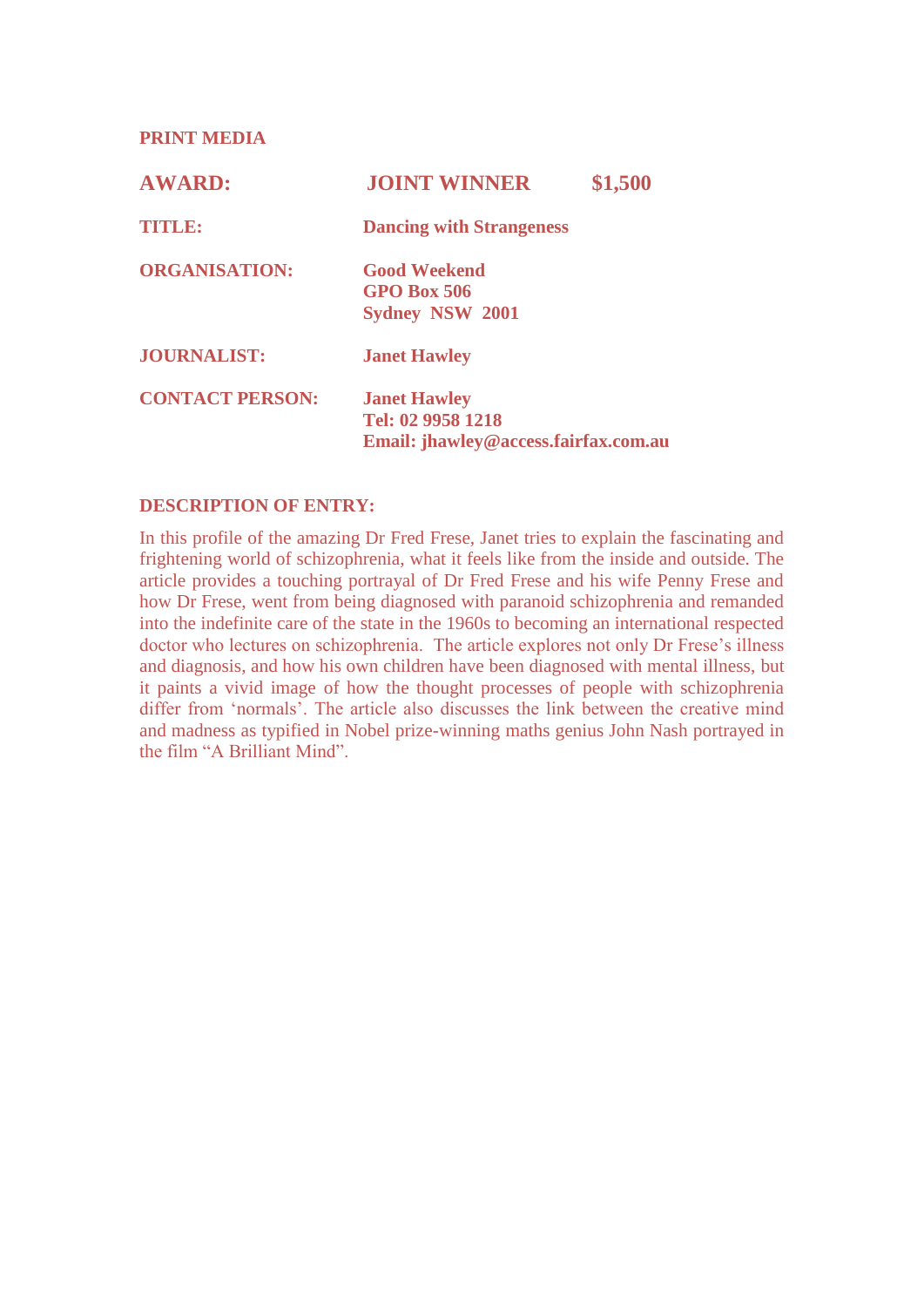**PRINT MEDIA** 

| <b>AWARD</b>           | <b>JOINT WINNER \$1,500</b>               |
|------------------------|-------------------------------------------|
| <b>TITLE:</b>          | <b>Suicide: Men at Risk</b>               |
| <b>ORGANISATION:</b>   | <b>The Age</b><br><b>250 Spencer St</b>   |
|                        | <b>Melbourne VIC 3030</b>                 |
| <b>JOURNALIST:</b>     | <b>Steve Waldon and Julie-Anne Davies</b> |
| <b>CONTACT PERSON:</b> | <b>Steve Waldon</b>                       |
|                        | Tel: 03 9601 2422                         |
|                        | Email: swaldon@theage.com.au              |

# **DESCRIPTION OF ENTRY:**

The decision by *The Age* to publish a series on the largely ignored national problem of male suicide was not made lightly. In the course of this investigation, the paper was encouraged by health professionals and by the families of suicide victims – the people most critically affected - to publish their stories. There was an overwhelming belief that the issue needed to be aired and discussed.

Steve Waldon is a senior writer at *The Age* and has held several key editorial roles there over 25 years. Julie-Anne wrote for *The Age* for 10 years and is currently at The Bulletin Magazine.